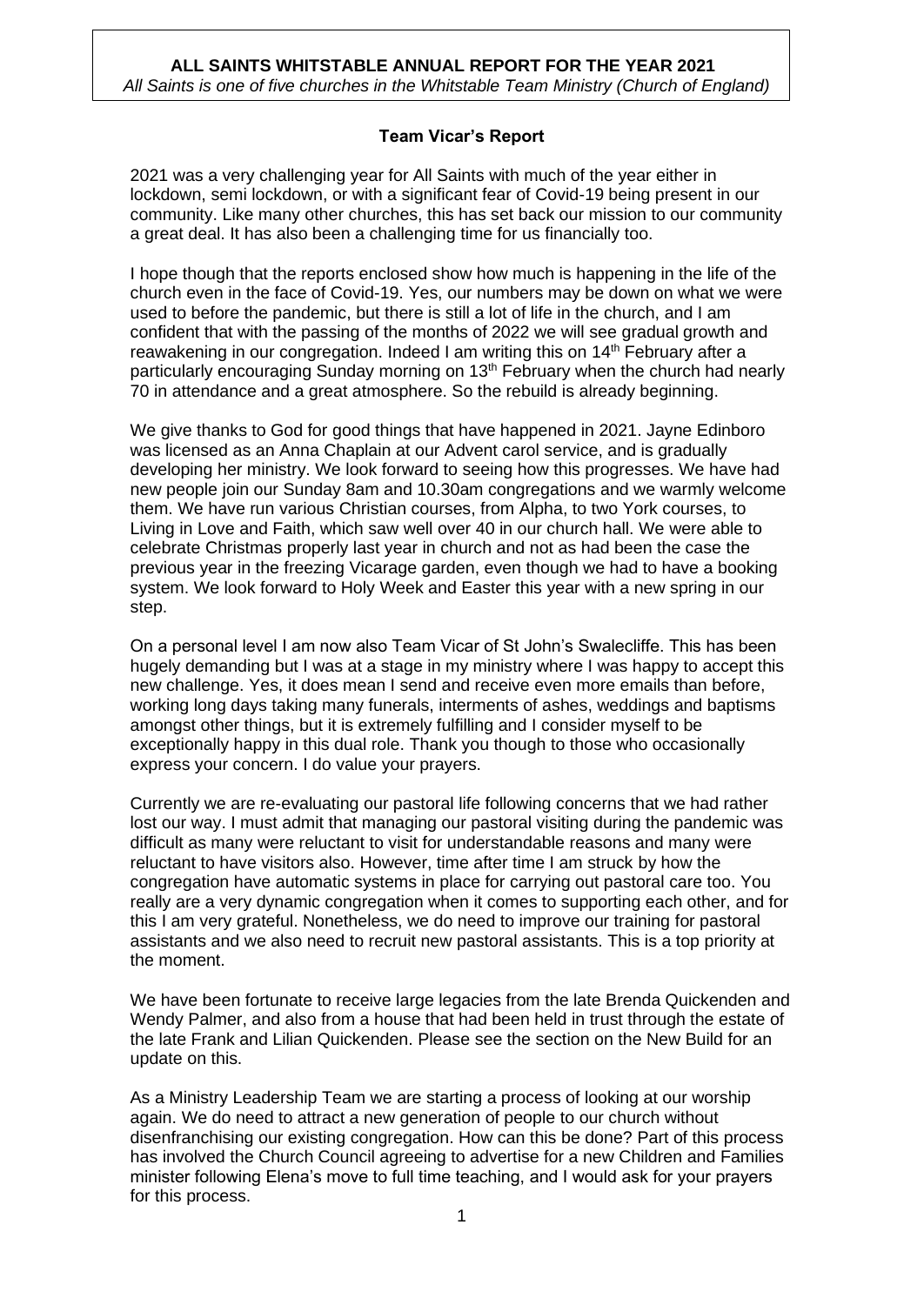We look to God who leads us forward, trusting in his promises, knowing that he will never leave us. I look forward to saying more at our Annual District Church meeting on 20<sup>th</sup> March. Simon Tillotson

### **From the Team Rector and Vice-chair of the PCC**

Dear Simon and all at All Saints,

Thank you for all your ministry and prayer through another challenging year. It has been delightful to see your outdoor 'campus' worship flourish, and note that the Eco Church parish forum sprang from All Saints and the parish Anna Chaplaincy was launched at All Saints. Thank you also for hosting the parish LLF course, and adapting to Simon's changed circumstances being the Team Vicar at Swalecliffe St John's now as well as amongst you. The many funerals and weddings you host are a testament to your careful attention to your setting, and is not to be taken for granted in our changing world. We both value your input at PCC and Deanery meetings, and want to encourage you in your on-going mission and ministry throughout your pastoral district.

God bless you all. Rev Rachel Webbley & Amanda Boucherat

#### **Churchwardens' Report**

Well, by God's Grace we have come through another challenging year and with some real positives compared with the previous 12 months.

Covid has been with us throughout the period and latterly in the more virulent Omicron strain. But with the majority of the congregation having had their booster jab, we have been able to phase in a return to new form of normality in church and Sunday Club, the Church Hall and other events.

For the first half of 2021 most of our services were delivered online and there were relatively few opportunities to physically meet. DCC and other meetings were held on Zoom including Sunday Club facilitated by Elena. However, church services were able to be held in the vicarage garden during the summer months and this opportunity to meet in person was a very positive step forward and widely appreciated by the congregations. Thanks to Simon and all those who helped set up and clear away these outdoor services.

Autumn saw a relaxation in the covid rules coinciding with falling infection numbers nationally, a welcome trend reflected locally. Services returned to church, standard covid precautions (masks, sanitisation, spacing for seats etc) were adopted and slowly people felt more comfortable and confident being back in church. Feedback was positive and people really appreciated the return to "normal". Thanks must go to all those who helped make this possible – priests, servers, leaders, Michael our organist, Victoria, musicians and members of the choir, sides-people and welcomers.

Last year also saw a return to social events and big thank you must go to all Carol Sims and all members of the Social Committee. Both the Summer Fete and the Christmas Fayre were brilliant and as you will see from the treasurer's Report made significant contributions to church finances. Thanks are also due to Margaret for heading up the organisation of the very successful fireworks evening. Again, healthy profit from ticket sales and catering was achieved. Thanks to all helpers at the above 3 key events in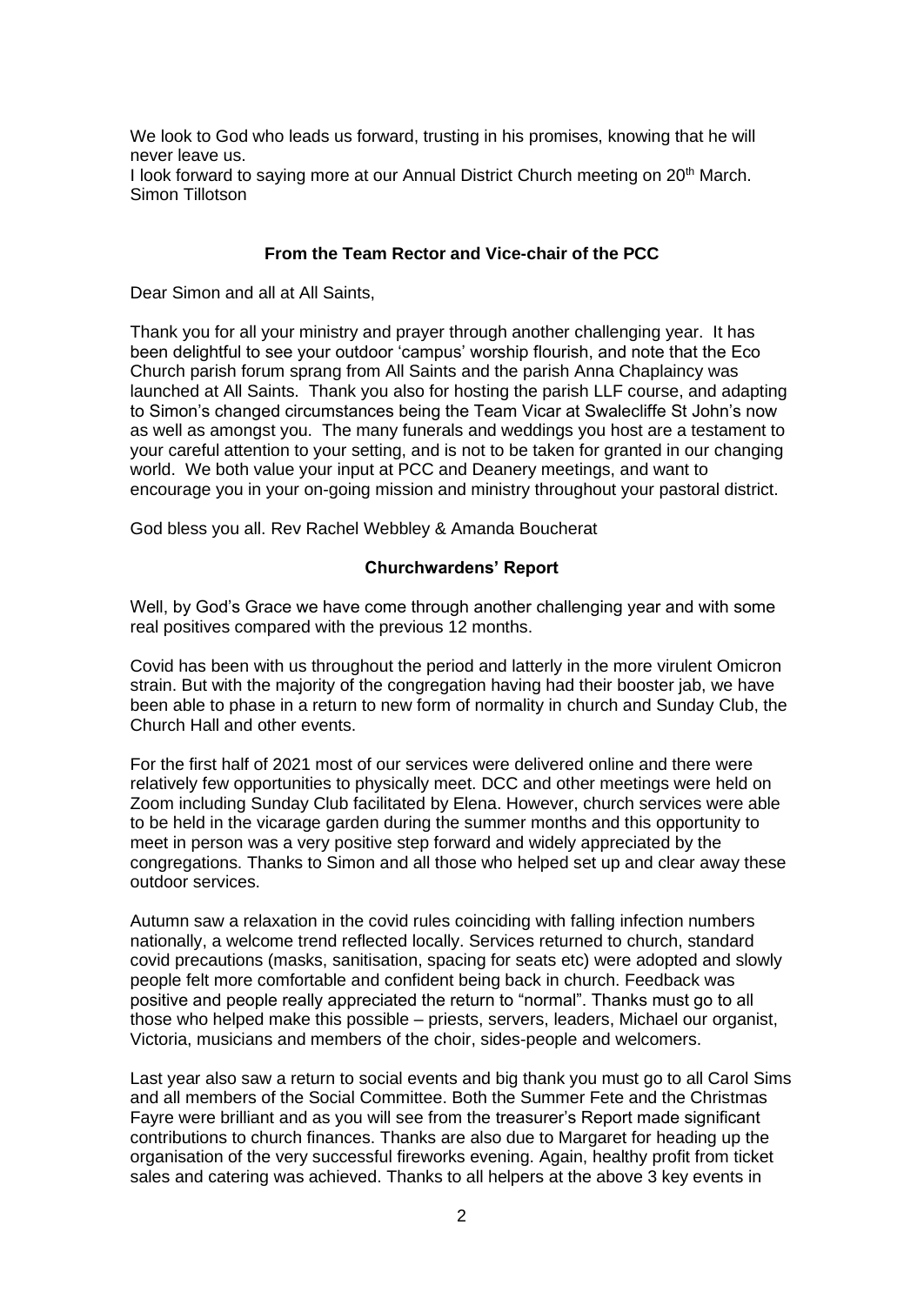2021. The success was much more than just financial – they raised morale after a difficult time and also enabled the Church to engage with local people again.

On the premises/fabric front, the church roof repairs caused by vandalism have now been completed and the contractor has finished the first phase of external re-pointing and associated stone work repairs. The next phase of these works is scheduled to start in 2022. Internally various "dud" light bulbs inside the church have been replaced for which it was necessary to hire a "cherry picker" (with operator) to minimise health and safety risks.

We give thanks to John Johnson who served his remaining term as churchwarden during the first few months of 2021 and to Jayne Edinboro for her work as a churchwarden also. Both serve the church so faithfully in so many ways. However, we will be paying special thanks to Margaret Arnold, now known as Margaret Collins, who at our annual meeting is standing down as churchwarden having completed the maximum term permitted of 6 years. Her contributions and leadership have been outstanding and she will be a very hard act to follow. We particularly keep her in our prayers following the very sad death of Des in mid February. Des played a very important role in our church in many ways and we will miss him a great deal. Our prayers are for you Margaret.

Allan Barrows and Howard Barker, All Saints Deputy Churchwardens.

.

#### **Reader's Report**

At the time of our last AGM we had emerged from a further period of lockdown and the impact of the pandemic on our worship continued into 2021. However, we continued to persevere and adapt as the guidance on worshiping changed and at the time of writing this report and the onset of 2022 things are finally starting to look more hopeful.

It made me think about the time in the wilderness and whether Jesus ever felt it would come to an end, but he had the gift of knowing what was to come, whereas we are relying on all being revealed in time. I know that this time has been tough on a lot of people and has had an impact on all of our church community in a variety of ways. As Humans we are very social beings and to be kept apart from each other has been difficult. Although we have continued with some online worship it just hasn't been the same as in person.

Last year our return to worship began cautiously but I was pleased to be involved in three big events in our church life, the garden party , fireworks and Christmas fair .

More of late the cautious return to worship has given a renewed sense of hope and togetherness, seeing those faces that have been absent and catching up with news; renewing friendships and our faith as a body of Christ .

We made adaptations in the way that we have worked due to Simon's commitments with St Johns which has left a few of us leading our services and this increased responsibility and challenge has been answered by God in the way he has prepared us to respond to that calling.

We also adapted the way we shared the Eucharist in order to be safe and with minimal servers at times this is a challenge. Over the pandemic we have lost some of our volunteers and so if you feel you are being called to serve in any way then please do let us know, there are a variety of ways you can make a difference. So as we look forward to the challenges that await us in the year to come remember it is the challenges and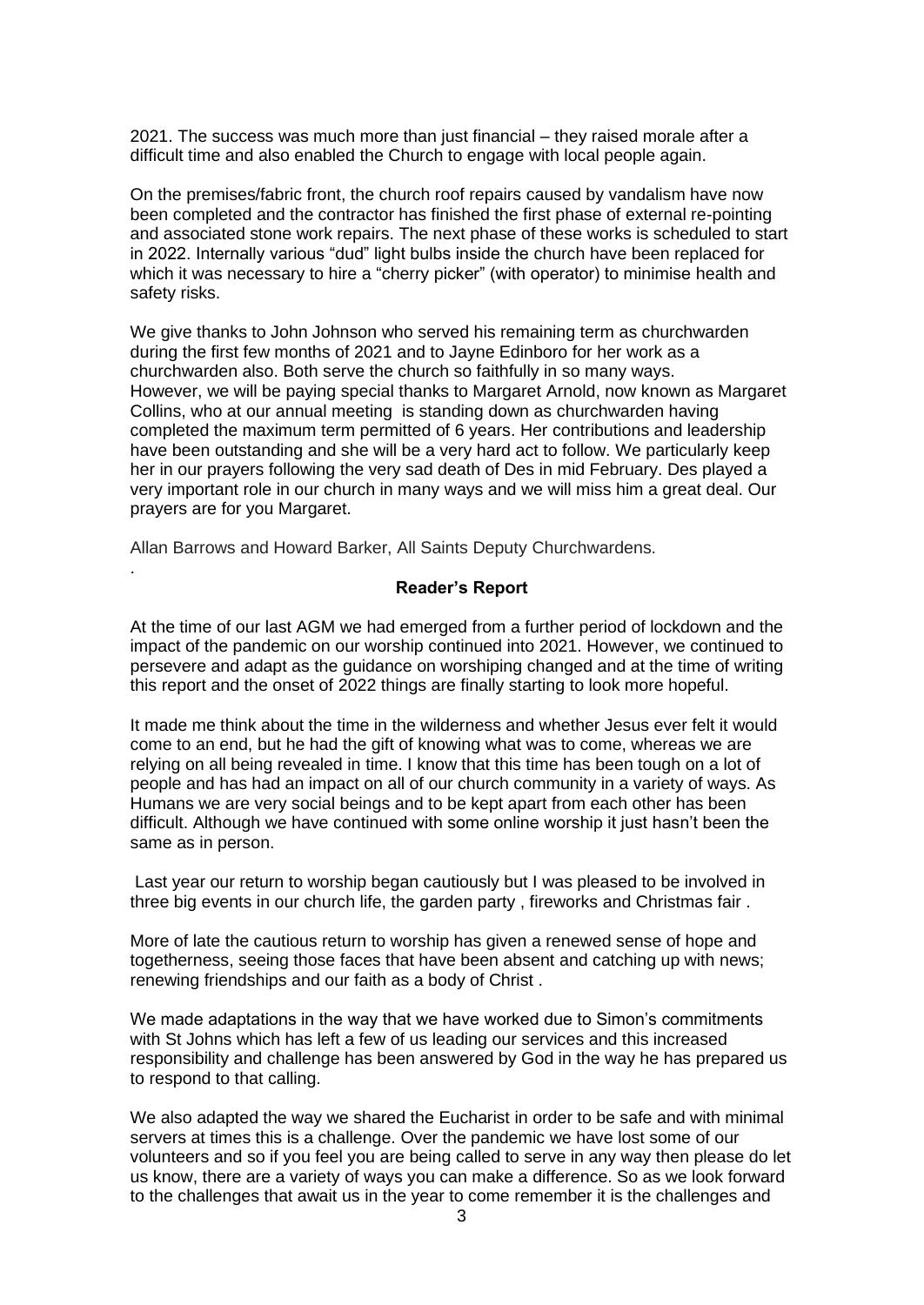cracks along the way that allow the spirit to mould and shape our faith and in turn our ministry to you all.

May God bless and keep you all. Denise Blaskett

#### **Reader Ministry/Anna Chaplaincy**

It goes without saying that this has been another difficult year for us here at All Saints and for all peoples throughout the world. Yet despite the pandemic and much of our lives changing as a result we have still managed to answer the call of discipleship. Attending socially distanced church services, assisting and singing at the services, gradually returning to pastoral visiting in person and of course the big outreach events, the garden party, Christmas bazaar and Fireworks night as well as the summer services in the vicarage garden. Thanks to the vaccine people have found the courage to venture forth – a little like a hedgehog emerging after a winter of hibernation – tentatively at first but gradually gathering momentum.

While some people have said to me – where was God at this time? As I look back I have a deep sense that God was walking with us and encouraging us through the dark days. The life of our church still went on and we all pulled together to resume the rhythm of our services and outreach.

As Simon took on the added responsibility of St John's our main service time changed and it meant that the start of the service was lead by others in the church, including myself, Denise Allan and Martin. This has been a time of challenge for us all but I believe it has been successful.

We have all been challenged in different ways. For me personally I finally answered the call of Anna Chaplaincy – a ministry which I had been considering for some time and took the plunge and undertook the training course during the last lockdown and was admitted as an Anna Chaplain to the team ministry at the Advent Carol service at the beginning of November. Since then I have made contacts with a few people, in particular Ben Alcock the Baptist minister and have visited Bradbury Grange and taken a service at the home and am now on the rota to attend the home monthly. I have also recently made a link with the Lyndhurst nursing home and am now visiting, taking the sacrament and together with the manager and staff we are discussing ways of supporting the residents and staff both in the home and introducing them to services at churches in the town and at churches various social events. Everyone is very enthusiastic and I feel the love of God moving in the home.

My prayer is that others will take up the call to the ministry of Anna Chaplaincy and we will have a team working in the various homes and in the community showing God's love to those who so often are marginalised by society due to age and infirmity. If you would like information please do speak to me. Love and blessings to you all. Jayne Edinboro

#### **Children and Families Ministry Report**

Here comes the latest report for the children, youth, and families ministry of All Saints, Whitstable and a brief overview of our past year.

We thank God for his provision, guidance, upholding, support, and creative vision which has enabled us to serve in this wonderful ministry. Moreover, we have been enabled to come to terms with the new way of living, being and doing, following the rapid changes the COVID-19 pandemic brought to our lives. We were also enabled to gain experience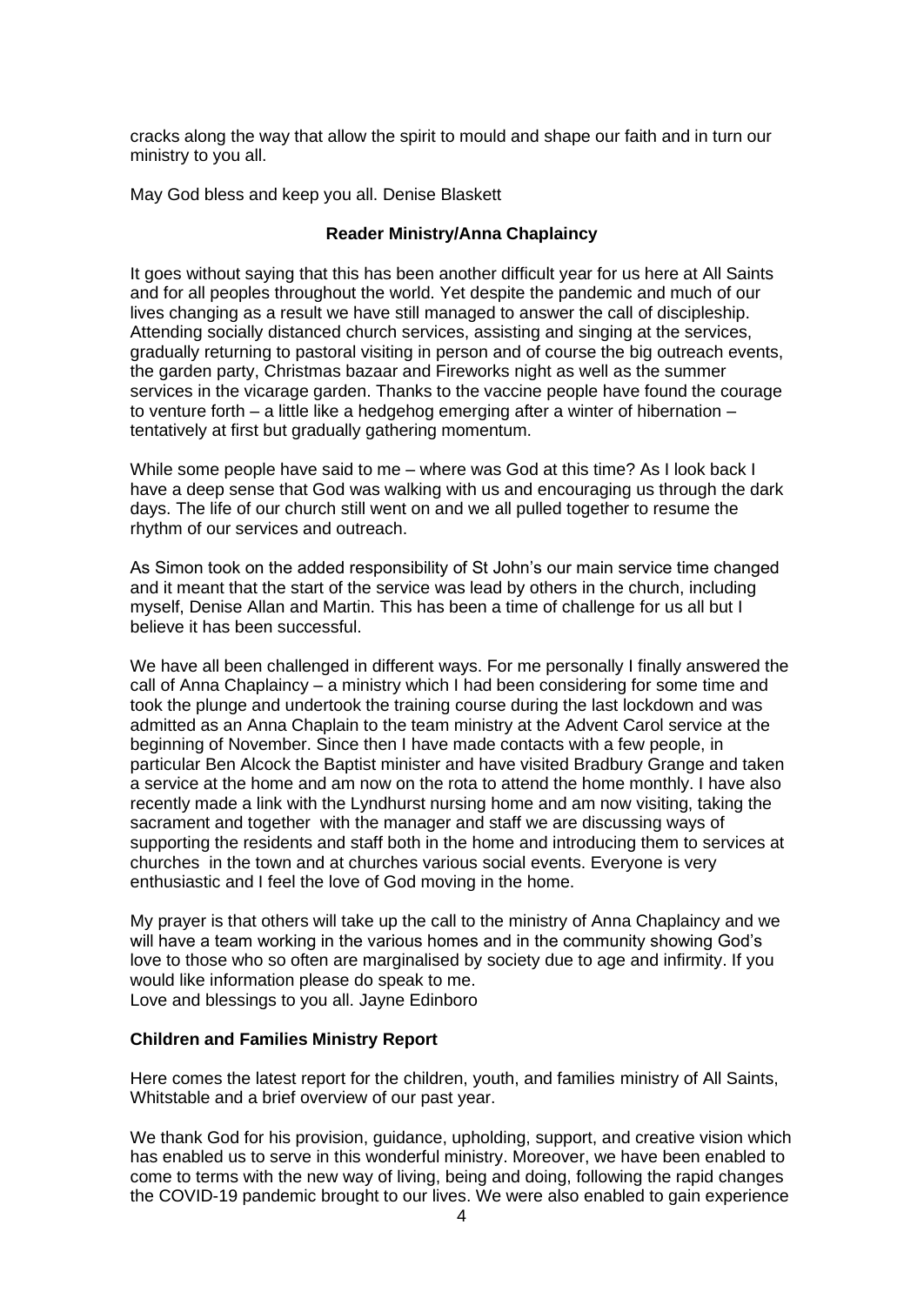from and grow closer together with our online ministry via the Zoom platform, which we carried forward successfully until October 2021 with the ADVENTURERS Sunday Club.

We have amazing children and families' team of volunteers who are very caring, loving, welcoming, supportive, and committed people. I consider myself blessed and privileged to have been part of the team and work alongside such outstanding comradery and spirit of Christin unity and love.

Until Summer Break 2021 most of our pre-covid clubs and groups were happening online – The Zone, HolyBalloo, Prayer & Share Adult Fellowship, and Adventurers Sunday Club. However, the Sunday club was happening both online and, in the hall, when the pandemic allowed it. Since Sep 2021 we started reducing online time and have slowly transitioned back to our normal activities in the hall. Currently we have two major clubs going – ADVENTURERS Sunday club and SHINE youth club. There are plans to re-start Tiny Singers and Holyballoo during 2022.

Examples of our work is always shared on the Children & Families @ All Saints face book page, and we are very grateful for all your 'likes' and 'comments'.

It has been a true blessing to be the first appointed Children & Families Minister of All Saints for the past almost 4 years. I am stepping down from my role due to my new commitment to fulltime teaching. However, I believe my season of fertilising and sawing seeds in this field of ministry is now ready to provide a solid ground for the next CFM who would continue this process of cultivation with love, care and passion in order to continue the development of our children, youth and families ministry outreach and provision.

Therefore, for 2022 and the following years my hope and prayer are that our CFM team will not only remain strong, united and caring towards this ministry, but will continue to grow in love and dedication to God's service. I pray that my successor and their vision for this ministry will be welcomed warmly and supported effectively and efficiently by the leadership of our church as well as the whole congregation. Above all I pray that the first and foremost central place in this ministry be always God's, and that we all continue to put our trust in Him by holding onto his guiding light, love, and hope for our lives and in everything we do. In Christ, Elena Markova

#### **Social Committee Report**

It has been a bit of a rollercoaster ride for the social committee and events at All Saints in the last two years. However in 2021 we managed to hold the Summer Fete, albeit 7 weeks later than normal, on 22nd August and then just 9 weeks later the Christmas Fair. How strange it all felt, but both were huge successes by being well attended and the congregation helping. The two events together raised £2,970 for church funds, not enough to plug our huge deficit from the pandemic but onwards and upwards!

Sadly, we have cancelled the Valentines fish and chip supper in February due to the omicron variant, feeling it unwise at the moment,but we hope to hold it later on.

Being cautiously optimistic, we hope to arrange events through this year.

*Carol Sims*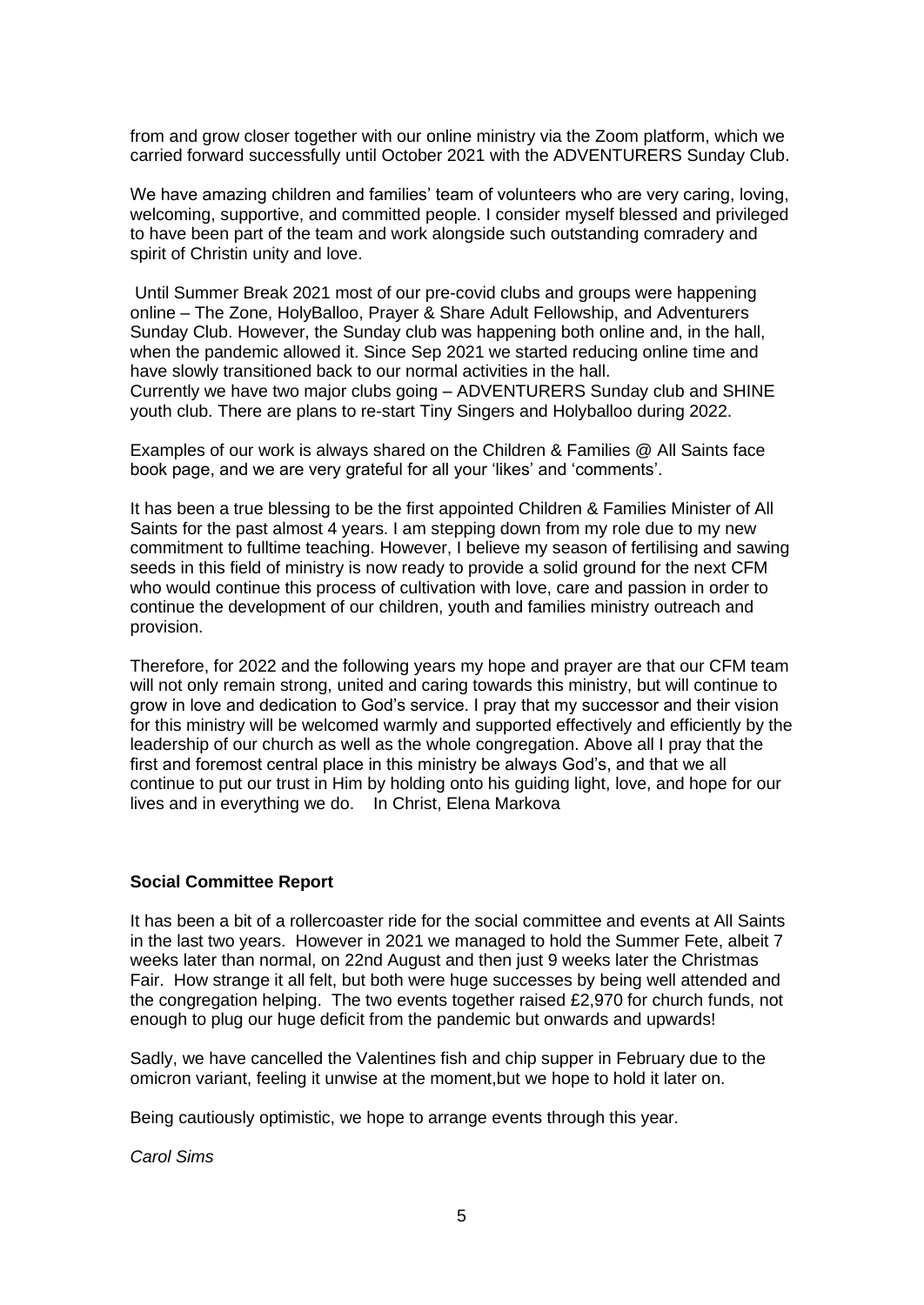## **Fabric Report**

We changed the firm controlling the parking in the car parks this year, this meant the removal of the previous equipment and the installation of new cameras, tablets in the Church and hall and new signage.

We fitted a new internet based thermostat in the hall, many thanks to Derek for his help, this means we have more control over the heating (any number of temperature and time combinations) and I can control it all from my tablet anywhere in the world!! It also means it cannot be altered by the hall hirers.

I arranged on two occasions for Richard to call at the church with his cherry picker to replace faulty light bulbs, this included 5 spot lights in the south isle and over the pulpit, they totalled 750watts of power. The new LED ones total 75Watts a 90% saving in power. I will now be changing the rest of the bulbs in the church with LED ones as and when necessary to help achieve the goal of bronze eco church in the future.

We are in the process of getting updated quotes for the redecoration of the Church. This will also include a quote for a French drain to be installed which will hopefully stop the damp in the south Isle. Tim has been working on the roof and external walls in 2021 with the rest being completed in 2022 before we start work on the internal decoration. We will also be getting updated quotes for the hall – our main financial income - which includes some modernisation to facilities and the redecoration of both the inside and outside.

I would like to thank our groundsman Jason with the help of Mike who continue to do a great job in maintaining the Church Yard.

Howard Barker

#### **New Building Report**

We as a church council have not abandoned our plans for a new building on our land, following the receipt of some major legacies from the late Lilian and Frank Quickenden and the late Brenda Quickenden, as well as the late Wendy Palmer, despite the fact that our church finances have been so negatively affected by the pandemic.

The committee has met several times in 2021 and the preferred location for the New Building is at the south end of the church hall. A meeting with Canterbury City Council representatives took place in January and we are currently awaiting their conclusions on this location.

In January 2022 the Church Council made the decision to pause the project till the renovation work on the inside of the church and needed repair work on the hall is completed. This is because we do not believe we should spend all the legacy money at once, which is what would happen if we carried out much needed renovations on the interior of the church building and its exterior stonework, employ a new 20 hour a week Children and Families Minister, and invest £200,000 in the new build all in the same time frame. We also need to carry out urgent repairs on the hall windows and other matters in the hall need attention.

We do recognise that having a new building would be very good for our mission and also for us in terms of quiet days, retreats, church meetings and so on. So we have not abandoned the project – we are simply ensuring we do not spend all our money at once. Obviously, if our General Fund has not recovered by the end of the renovation of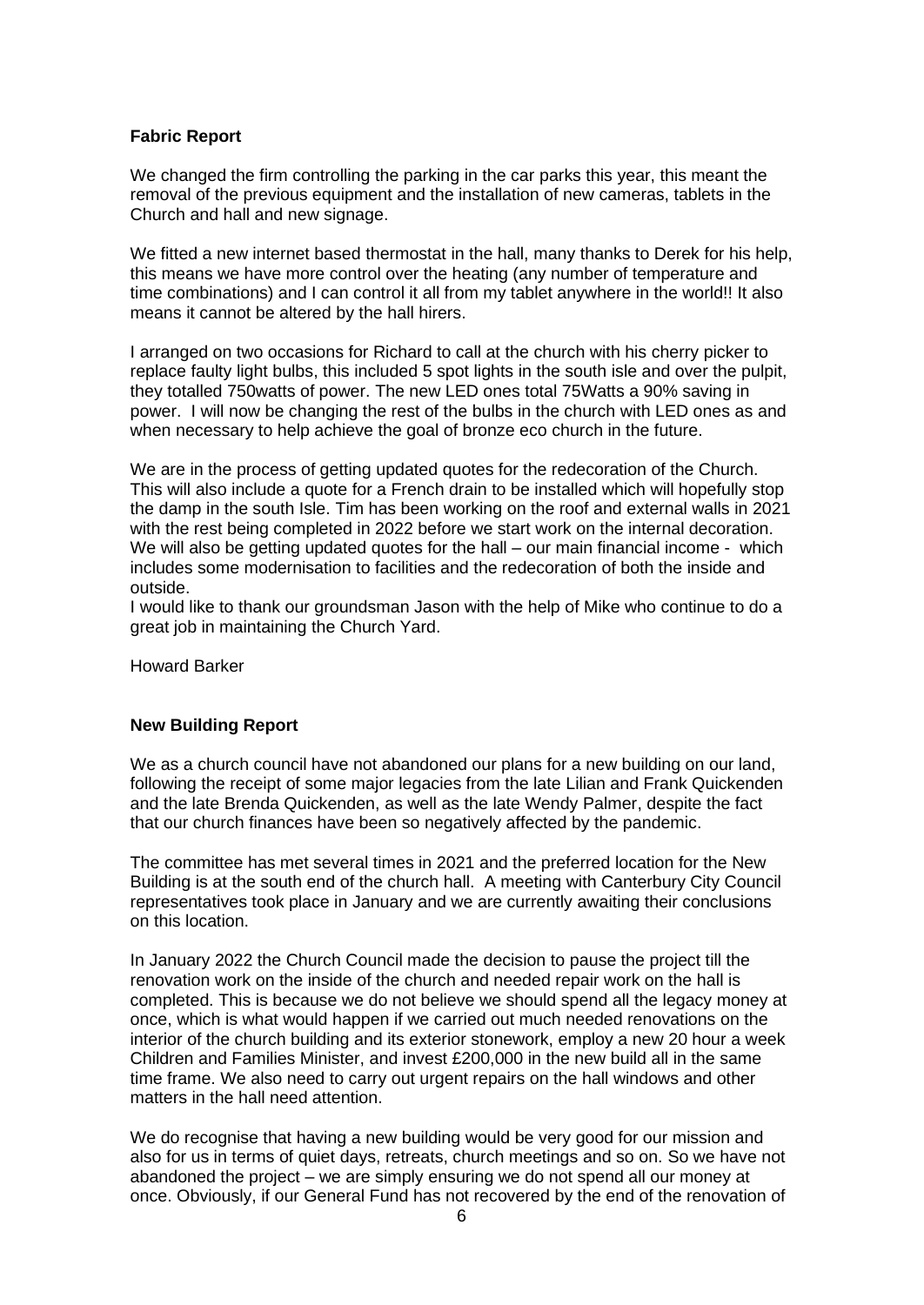the interior of the church we will need to think also of fundraising and grant applications for the new building, but let us hope it does not come to that and that 2022 sees a gradual improvement in our church finances.

I will update those at our church annual meeting further on this project and I am sure there will plenty of opportunities to ask further questions. I am sorry there have been strong feelings either way on this project and I think a full and open discussion on the matter at the ADCM will do a lot of good. Simon Tillotson

### **Ministry Leadership Team**

Following the announcement of Elena's departure, the MLT has spent most of its energies of late preparing the paperwork for the new post which is currently being advertised on the church website.

Also the MLT has recently begun to look at our church worship again and an update on this will be given at our annual church meeting.

The MLT also gave its attention to our pastoral life as a church at its latest meeting following a recent meeting with the pastoral assistants..

Simon Tillotson

### **Pastoral Visiting Team**

Our team of pastoral assistants visit people in their homes with some taking out Holy Communion on a regular basis. Over the pandemic much of our work moved to phone conversations due to the nature of the virus.

We are currently reassessing how our training is being delivered. We meet fairly regularly to update each other. A great deal of work goes on quietly and unobtrusively. If you attend church or are linked in another way with All Saints and would like to consider becoming a pastoral assistant please talk to Simon about it. There are various processes to go through such as an informal interview and references are taken out. However, please do not let that put you off. There are many people in our community who value a friendly visit. If you would like to be considered, please let me know. Simon Tillotson

#### **Weddings, Baptisms and Funerals**

I spend a lot of my time being involved in what are called "occasional offices" in 2021 and 2022 is proving an even busier year. These are the statistics from the two churches I am involved in:

#### **St Johns Swalecliffe 2021**

Weddings 1 Service of Dedication and Prayer after a Civil Marriage (Blessing of Marriage) 1 Baptisms 3 Funerals (all at church) 5 Memorial services 1 Interments of ashes 6

#### **All Saints 2021**

Weddings 6 Renewal of vows 1 Baptisms 10 Funerals in church 22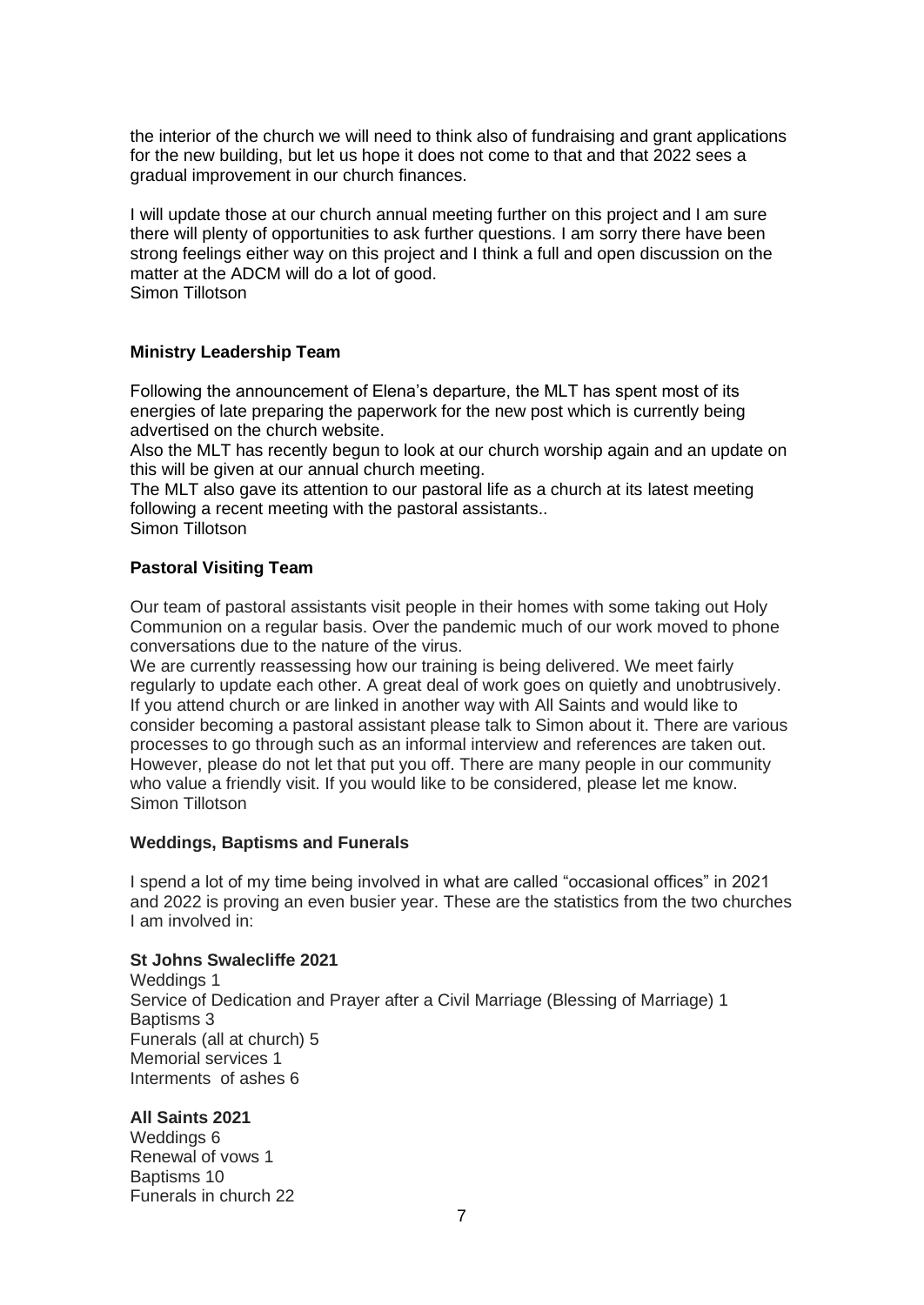Funerals at crematorium 8 Interments of ashes 19

There were far fewer weddings and baptisms in 2020 and 2021 than usual for obvious reasons. However there were far more funerals in church than normal. It is looking particularly busy for weddings at All Saints in 2022 so I would ask for your prayers as we minister to all the couples who have waited patiently through the pandemic in order to marry.

A significant percentage of my working week is spent attending to occasional offices of one sort of another. I am helped by a number of retired clergy and Readers to whom I am very grateful.

At All Saints I have been helped a great deal by Karen Goodwin, our wedding coordinator and by Peri Hawkins, Helen Parry and Debbie Tyler, who are our Baptism Team. Huge thanks to all of them. Simon Tillotson

### **All Saints Prayer Shawl Ministry**

It is with great pleasure that I can report that we are once again meeting regularly in All Saints hall following a limited start. In 2020 we were restricted to Zoom meetings. We currently have 10 members who are very productive in making shawls, lap blankets and scarves for folk who are poorly, bereaved or in need of a "hug of love". It is good to know someone is thinking and praying for you in a time of need. We also make twiddle muffs for dementia patients, hats and scarves for the homeless and tiny garments for premature babies. Happy events such as the birth of a new baby or marriage are celebrated with gifts of a pram blanket or shawl. In 2021 we gifted 12 shawls and blankets to local people, two bags of hats and scarves to Catching Lives and Porchlight and sent two bags of baby jumpers and blankets to a charity in Sierra Leone. We welcome knitters of all skill levels as well as those who prefer to crochet and are happy to help beginners. If you are interested in joining us please contact me. Donations of wool are also very welcome. Sue Smith Telephone 01227 471325 All Saints Prayer Shawl Ministry

#### **Lectio Divina**

#### *(Reflective Scripture Group or Sacred reading)*

We meet on Zoom on the second Sunday of each month from 8 to 9 pm at home. It starts by listening to the Gospel reading for the following Sunday read out aloud. Then each person reads it silently to themselves.

After a time of meditating or pondering on the passage, anyone, when and only if they wish to, can repeat a word or phrase, from the reading, that might have touched them in some way.

There is no obligation to do so, nor is there any commentary or discussion on what each participant might have said.

It is an ancient way of "praying the Scriptures", not a Bible study. It is led by the Holy Spirit, in each participant, enabling a prayer "of the imagination or in your heart". This is very much part of the early Benedictine and later Jesuit traditions and remains a common way of praying across the Christian world.

Participants attend as and when they wish or are able to. Do think about coming and exploring this unique way of praying "The Word of God". You are most welcome. It would be lovely to have new members join us. Do come to us in church if you would like to know more about it. The dates are published in the weekly notices well in advance.

## *Martin and Berit Garsed*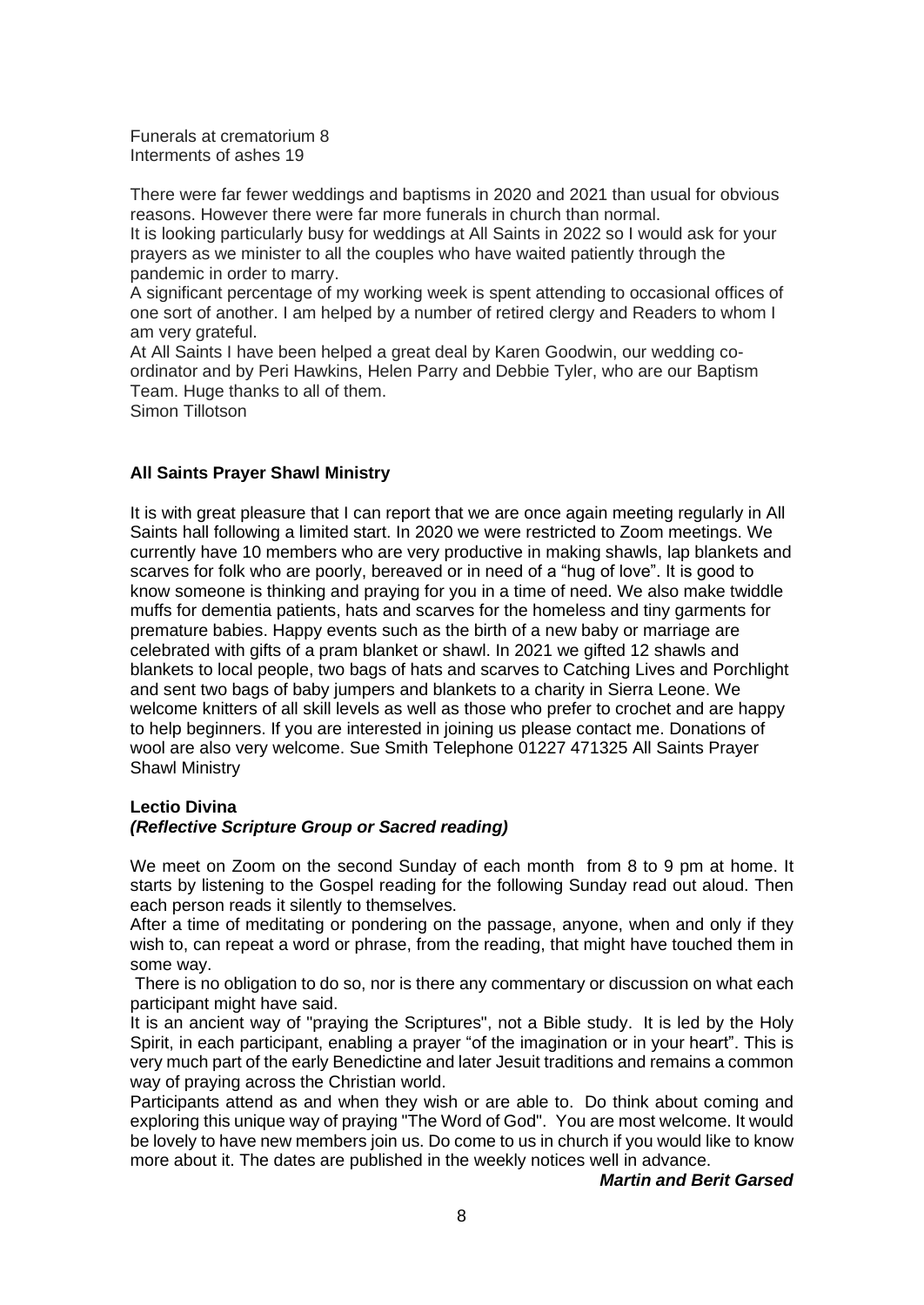### **Sacred Space**

Sacred Space is a time of reflection and quiet when the church is open for people to come and go during the hour. Candles light the church and people are encouraged to bring torches with them. Reflective music is played in the background. There are periods of silence for people to pray.

Over the years Sacred Space has run many people have found times to meet with God in a special way. By just making ourselves available in God's presence the Holy Spirit can minister to us in ways that can bring comfort and hope.

Sacred Space has appealed to many in our community who would not normally consider church attendance and as such it has been an important outreach event. Please pray for its continued success going forward.

I would encourage you also to consider attending Sacred Space. The dates for 2022 are as follows:

All from 8pm to 9pm at All Saints church, Whitstable

Sunday 20<sup>th</sup> February Monday  $14<sup>th</sup>$  March (I apologise this at the same time as Lectio divina) Monday 16<sup>th</sup> May Monday 6<sup>th</sup> June Monday 25<sup>th</sup> July Monday 19<sup>th</sup> September Monday 24<sup>th</sup> October Monday 28<sup>th</sup> November Monday 19<sup>th</sup> December

Simon Tillotson

### **Choir Report 2021**

Following a year like no other, our regular Thursday rehearsals and singing on a Sunday at church returned during 2021 and in many ways it is much like it was before the pandemic. The Advent and Christmas seasons were, as usual, unbelievably busy for us with a host of services in quick succession that needed many, many pieces of Music but the choir did an amazing job. We had the lovely Maurig join us for the Advent Carol service and within a matter of weeks we had the Christmas Carol service where a special thanks and well done must be given to Mike, who played and conducted for that service in my absence.

There are some changes; a couple of members have chosen not to return, which we completely understand, however Martin has joined us and together with Carl we now have a bass section which is a wonderful addition to the choir. It also means that with Mike adding in the tenor line we can sing in four-part harmony again and it's been wonderful exploring repertoire and from time to time singing unaccompanied also. I close this report by congratulating and thanking the wonderful Choir for their continued dedication to the worship at All Saints, Jo Piper for her organisation of attendees at Weddings and Funerals and Simon for his ongoing support. My heartfelt thanks also to my friend and colleague, the musical extraordinaire Mike for all of his help and beautiful music. Victoria Hall

## **Music Group Report 2021**

Unique to All Saints is our combination of traditional and contemporary musical offerings and the Music Group continue to enhance the worship at church each week. They have also done this marvellously throughout the pandemic. During the earlier part of the year, Jan and Nick played many pieces with Mike accompanying on the organ.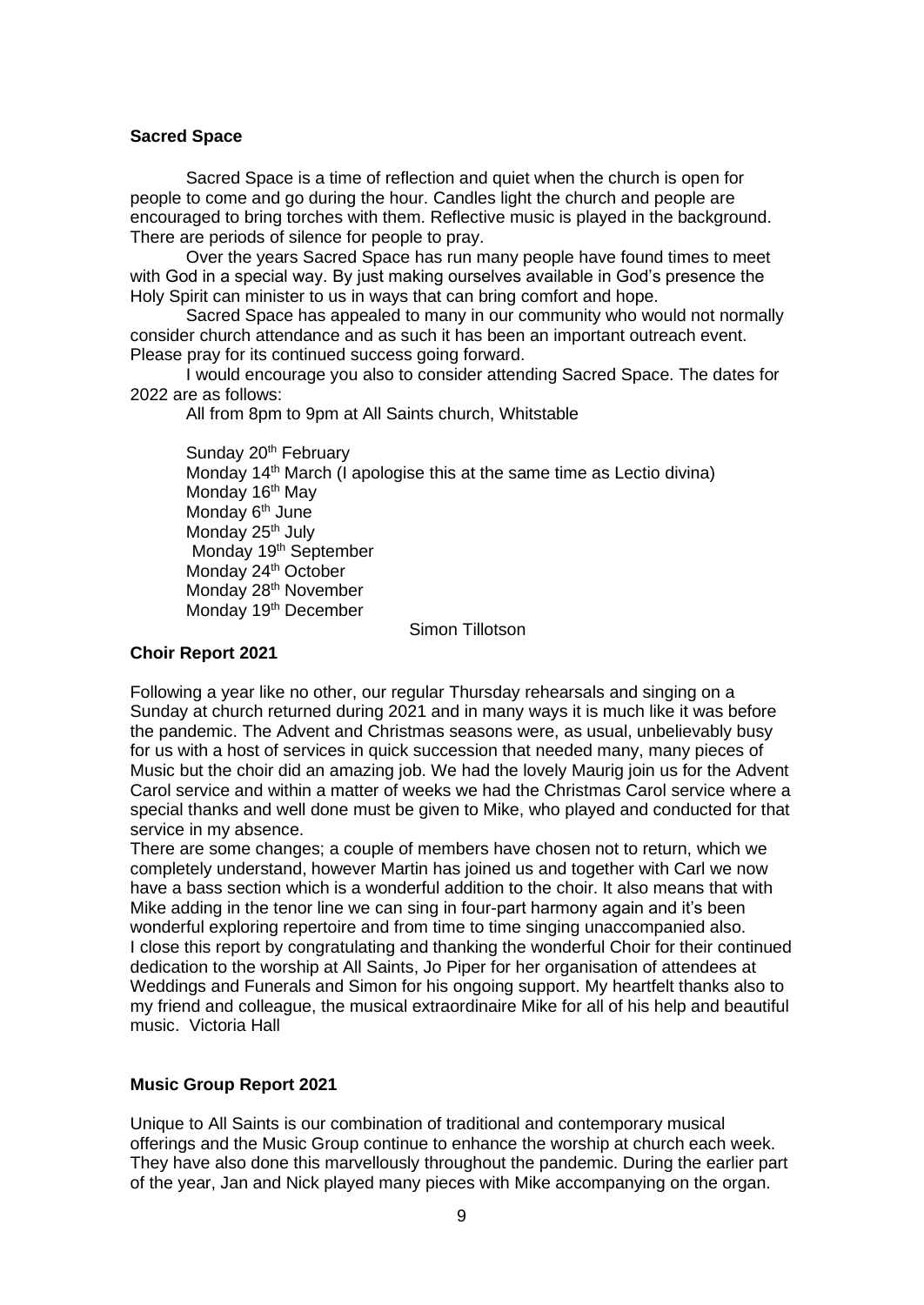The iconic burgundy Ancient & Modern Hymn books were dusted off to give us lovely renditions of a selection of hymns in addition to some beautiful solos and other musical items. In the latter part of the year, I worked on some new arrangements of contemporary worship songs, also new to All Saints, for us to play during the communion. These have also been very popular.

Our ensemble has now returned to a near pre-pandemic state, though we now sit closer towards the chapel due to the positioning of the recording equipment. Personally, I think it's a lovely new home for us. Sophia is sadly departing us soon but hopefully will join back in whenever she's back at church; she has done brilliantly and her playing is sounding wonderful. I'd like to close our report by thanking Jan, Nick, Pauline, Sophia and Mike for their dedication and musical gifts and to Simon for his ongoing support. I'd also like to thank my wonderful husband Chris who regularly gifts his time and talents by producing additional wonderful musical arrangements for us to play. Victoria Hall

## **Organist's Report**

The organ continues to behave well and is very reliable. However, the means of playing it is not, owing to a system which dates from the 1950s. We have hardly any "registration-aids" which makes changing stops particularly difficult. True, we have 3 departmental pistons on each manual which are set up for a particular sound set but the pedal stops and couplers are not included, due to the "F.H.Browne regime" of Messrs Fagg and Wiley, neither of whom could play and organ!. To change the combinations on any piston involves taking the top off the console, reaching inside and resetting sets of switches (something like a miniature version of a railway signal-box. Nowadays, You select the stops you want on any piston, press and hold that piston until the lamp inside it flashes, thus indication that the combination has been "captured". This can be done in the middle of a hymn or any other piece of music. Three are memories by which you can set up more than one set; General pistons which work on the whole organ. There are other facilities which I will not mention here.

I would like to address the means of bringing our console from the early 20th into the 21st century. Would anybody be able to saw 50mm from the legs of the stool. I have been advised by more than one person of knowledge that it is too high. It will be a lot cheaper than buying an adjustable stool! Michael Cooke.

## **Bell-Ringers Report**

I'm not sure how but somehow, I managed to sneak under the radar and wasn't asked to write a report for 2020. I guess it would have been very short as we stopped ringing in March 2020 & only started back to service ringing in September 2021!

Following Guidelines laid down by the Central Council of Church Bell Ringers (CCCBR), we recommenced chiming or tolling one bell for Sunday service in March 2021. Further Guidance was issued in May to cover the period May to June. This stated, amongst other things, that we should abide by the one metre plus rule. As our bells are close together this allowed us to ring a maximum of 3 bells. All the bells needed to be checked and greased before we could return to normal ringing, and in view of this and other uncertainties regarding variants, we decided to carry on as we were in the hope that we could ring all 6 bells in June. In reality we didn't actually return to ringing on a practice night until Wednesday 21<sup>st</sup> July. This was more of a social evening with most of it spent outside enjoying cake, drinks and each other's company. As you can imagine, after such a long break many of us suffered from aching arms & shoulders the following day. We continue to wear masks when inside the Church, something we never stopped doing, and have the window open for ventilation in accordance with current guidelines.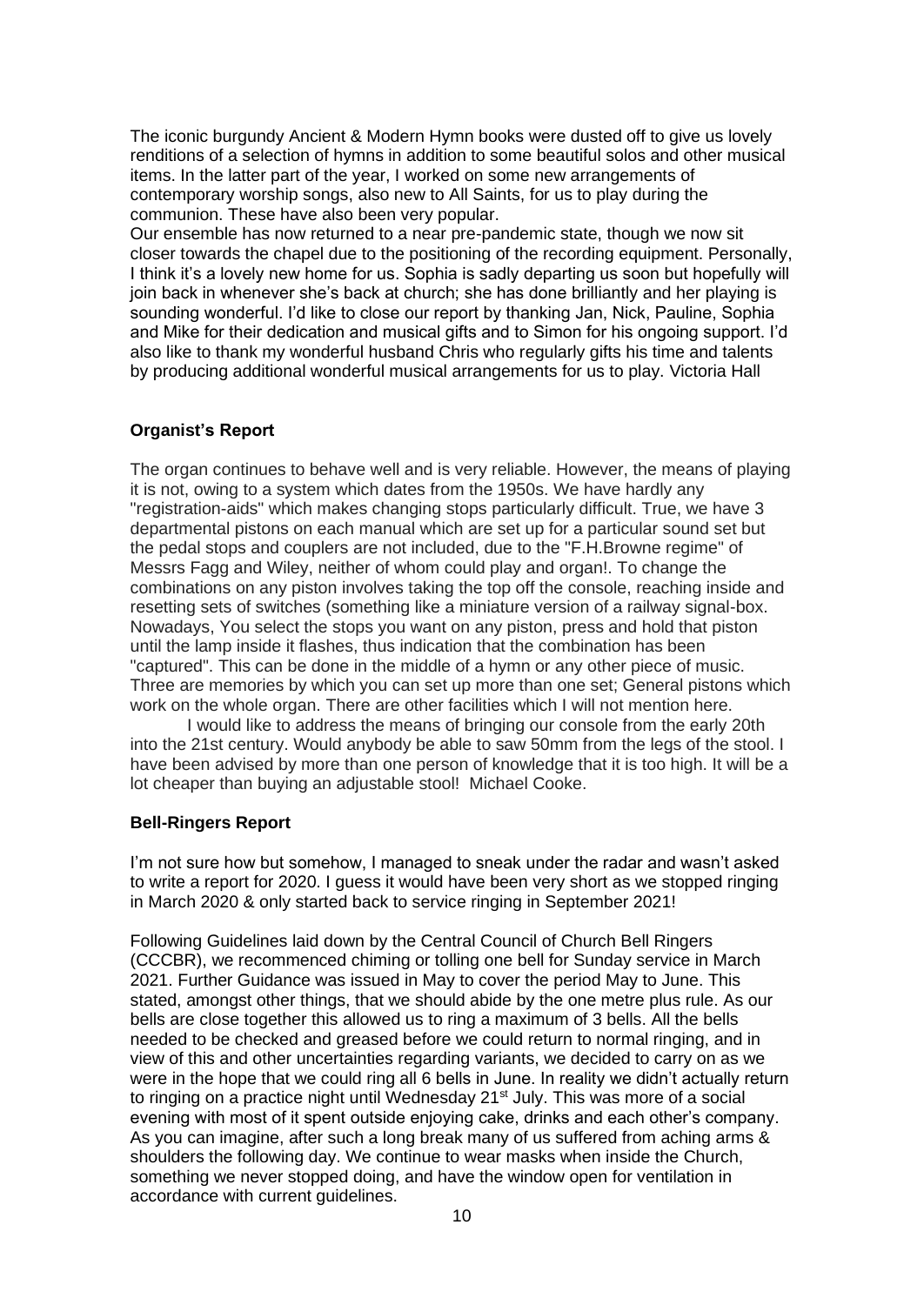On 10<sup>th</sup> April we tolled a half-muffled bell for 99 strokes for Prince Philip who died the previous day. We also joined ringers across the country tolling a bell for half an hour before Prince Philip's funeral.

Sadly, like most Towers we haven't come through the last couple of years totally unscathed; 2 of our ringers decided to give up ringing in June 2021. Others have not returned as they are protecting loved ones who are vulnerable and not happy with them mixing with a group; which I totally understand and respect. Another of our band has been lured away by the beat of the samba drum! The bottom line is we need more ringers! One bright light on the horizon is our latest recruit, Julia, who lives locally and has always loved the sound of the bells. She joined us in September and is making excellent progress.

One thing that has come out of Covid is the development of Ringing Room, which is a computer program to enable virtual bellringing. It was developed in America – who knew the Americans were into bellringing? Amanda, our IT whizz, set up a group for us and St.Alphege soon after lockdown in Spring 2020. Basically, you ring your bell by pressing the spacebar on your keyboard! Virtual ringers called 'Wheatley' enable you to ring more or less any method you wish. What's great is that they don't go wrong – unlike us mere mortals! Although it doesn't appeal to all, many of us have enjoyed learning new methods and ringing from the comfort of home.

If you would like to keep up-to-date with Belfry news then take a look at our Facebook page; Bell-ringing at All Saints, Whitstable or come and say hello on a Practice night or Sunday am. Maureen Cooke, Tower Captain

## **Cameo Report**

Due to the COVID 19 restrictions there were no meetings at All Saints CAMEO during 2021 but now that restrictions have been relaxed we are hopeful, subject to sufficient helpers being available, for a return to regular weekly meetings on Monday afternoons, 2pm - 3-30pm wef March - date to be decided. Getting together to chat, have a cup of tea/coffee and eat cake will remain our main objective with board games and craft activities thrown in for good measure for any who feel competitive or artistically inclined. When we have a firm date, all existing members will be contacted and a message will be put in church notices so if you or a family member or a friend would like to join us you will be very welcome. Contact Linda - [jondieon@aol.com](mailto:jondieon@aol.com) for more info. Linda Young

## **Singing for Fun and Health Report**

Since March 2020, when we had to cancel our birthday session of Singing for Fun and Health, we have sadly been unable to recommence our monthly song club enjoyed by so many because of the pandemic.

During this time, however, it has not been a blank page. I have regularly been in touch with all those members on email, sending them a selection of YouTube songs to sing along with at home and for 6 months I shared the selection of songs that Adrian Bawtree from Cathedral Friends compiled for Friendly Singing. A small number of members have kept in touch with me via email and post. I also kept in touch by telephone initially and then by post with all those whose addressed I have, but on limited occasions, lastly at Christmas 2021 with an update.

Sadly, we know that some of our members have passed over during this time and they will be missed.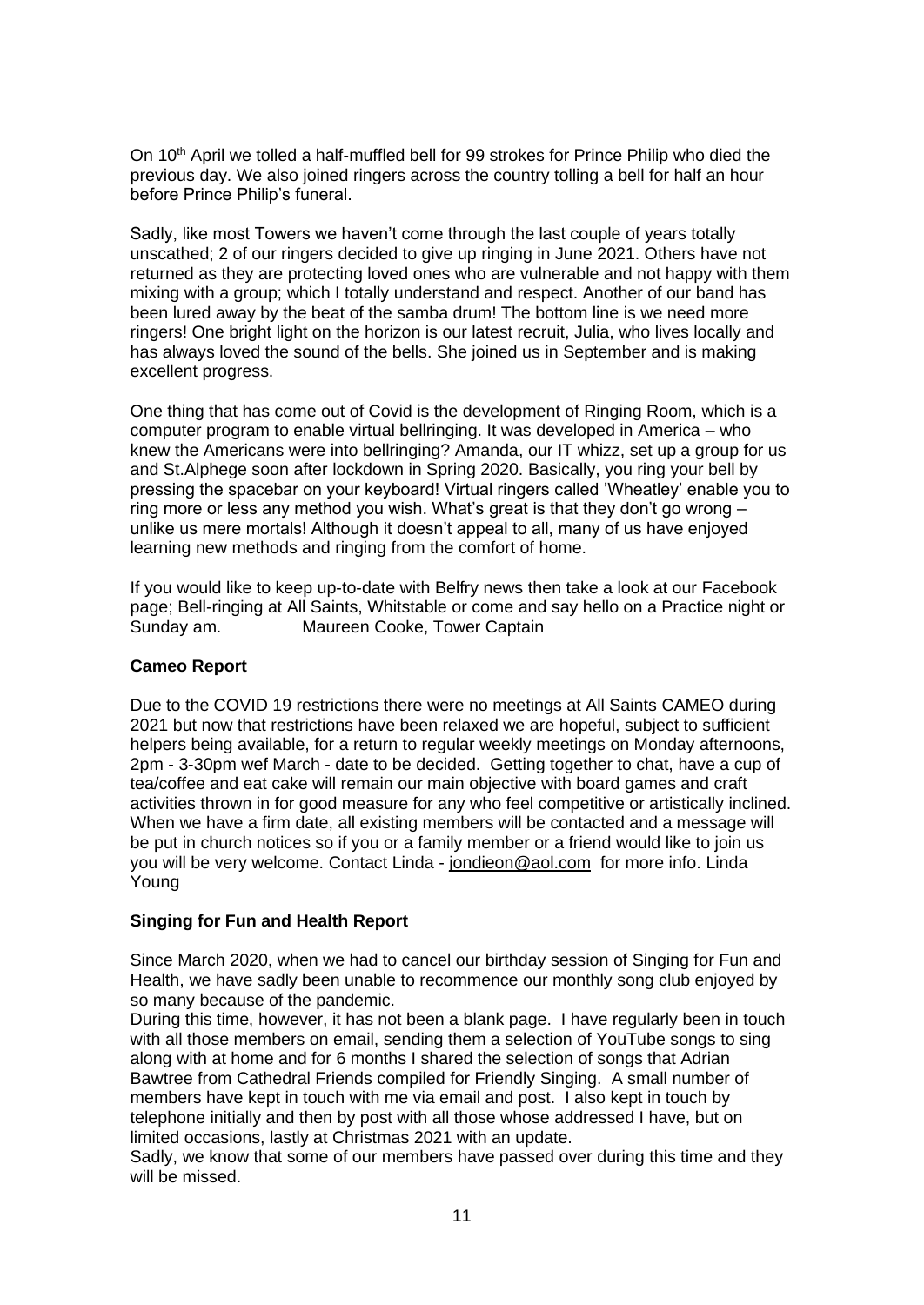The good news is that we intend to restart on Wednesday March 16th at 2.30 pm for 1 hour and in a simpler way. Some of our helpers are now no longer able to help due to changes that have occurred for them over the last two years. We would welcome extra help, especially with furniture moving before and after each session and someone with a particular responsibility for first-aid. Could this be you? We meet every month on the third Wednesday afternoon, preparation from1.30pm and finishing by 4pm. Please pray for us as we prepare to resume and for the extra help that we need. Thank you. Pat Holland

### **Film Club Annual Report by Tanya & David Welford Jan 2022**

The Film Club was closed due to Covid restrictions – from November 2020 until it was able to reopen in June 2021. Meetings are held on a Thursday morning and the show starts promptly at 11.15am and depending on the length of film ends at around 1.30pm. Members have a break around 12.15am for refreshments etc. Members are asked to make a voluntary Donation of £5 in January and September and a weekly donation of £1 for interval refreshments. Average attendance has been of the order of around twenty people of recent times. All films shown are at least three years old from their original release date. Only films with a Certificate U, PG and 12 are shown. Some 12 Certificate Films may have a limited amount of bad language/ violence/sexual inference & content. Most films are shown with English Sub-titles. Some of the most popular films recently are from the Golden Age of Hollywood - Titles such as 'Showboat' (1951), 'Annie Get Your Gun' (1951) and 'Broadway Melody of 1940' (1940) have proved very popular - as have more recent titles such as 'Mary Poppins Returns'(2018) and 'Mamma Mia Here We Go Again' (2018). The Club was fortunate last year to receive a generous gift of £100 from the estate of the late Joy Caldwell a former member who once regularly attended the Film Club. This gift was used to buy a new Blu-ray player for the Club and special refreshments at the last meeting before last Christmas. The Club is run by Tanya and David Welford; most of the films shown come from David's large personal collection of Blu-ray /DVD films.

## **Eco Church Report 2021**

In February All Saints started on its Eco Church journey. The DCC decided to appoint an Eco Champion to register us as an Eco Church, and use the Eco Church survey as a tool to help us become more aware and environmentally friendly in five aspects of church life. These are: Worship and Teaching; Lifestyle; Community and Global Engagement; Buildings; and Land. All Saints had already made a good start in the categories of Land, e.g., with our large wildlife-friendly churchyard, and of Buildings, e.g., with solar panels on the hall roof, and LED lightbulbs. We now have twinned all the hall toilets, assisted by a generous anonymous donation. This Tearfund project supports building latrines overseas, such as in Malawi.

Celebrating God's Creation and including environmental concerns in our worship and teaching has meant that this category is scoring well on the survey. Many thanks are due to those leading worship, particularly in Creation Season last autumn and during COP26, and to the Adventurers for their prayer boats!

Activities have been carried out with other Eco Champions in the Whitstable Team. These were: presentations on Eco Church to both the PCC and St John's, Swalecliffe; a stall on Eco Church at an environmental event outside St Alphege, Whitstable; displays at Seasalter Christian Centre and All Saints; and setting up a Whitstable Team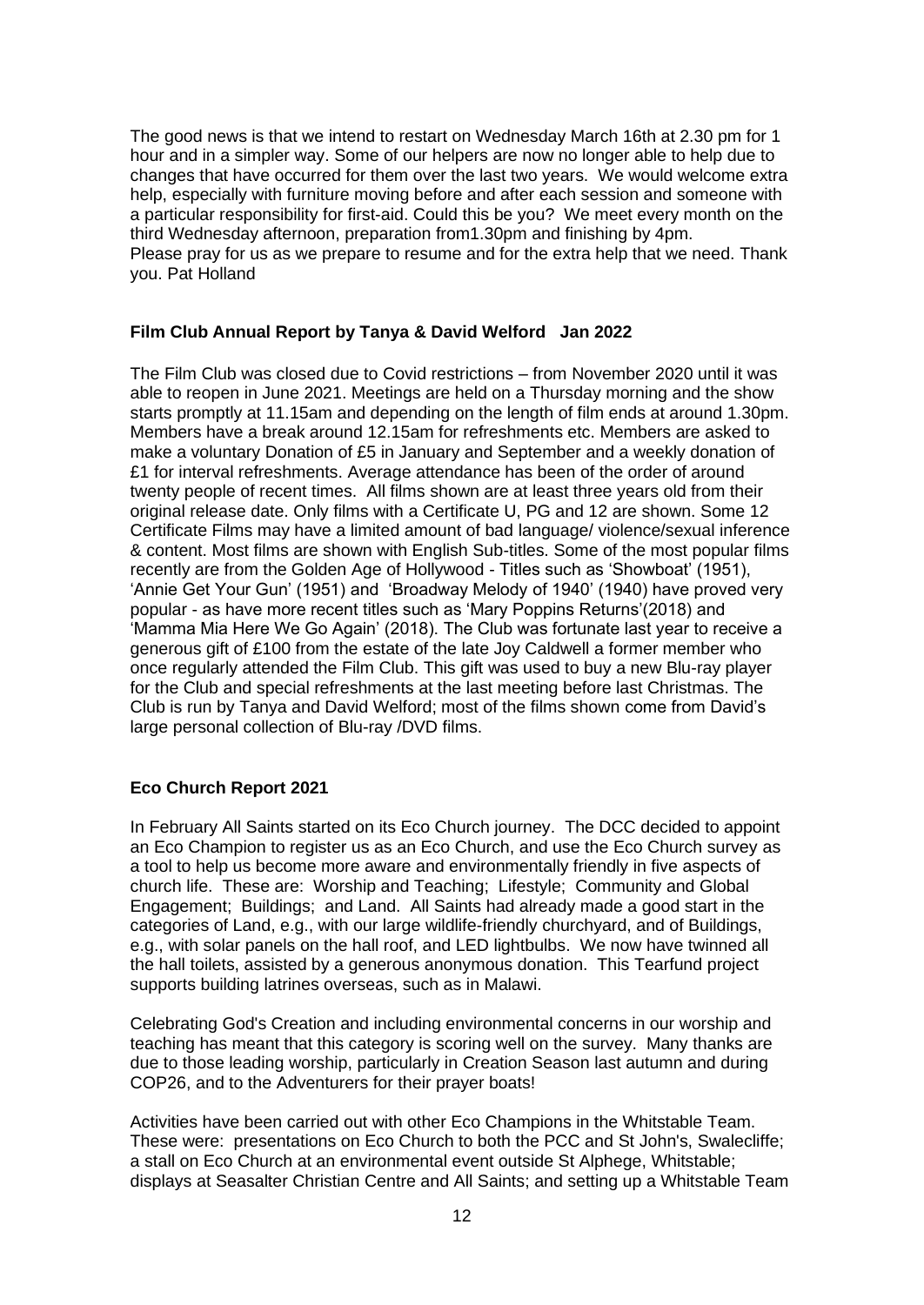Eco Forum. Sadly our litter pick had to be postponed, but hopefully with more actions in 2022, we will soon be ready to apply for our Bronze award. Please look out for Eco tips in newsletters and do get in touch to hear more about ways to support this very worthwhile initiative*.* Kirsty McNicol

#### **German Exchange Report and look ahead to 27 to 31 July 2022**

Every four years or so there has been a five day exchange of German/Whitstable in the summer months since well before 1990. It was begun by Canon Christopher Lewis who was a fluent German speaker. I believe he began the exchange in response to a Christian post-war movement. I remember meeting German ministers as a young man. These clerics were extremely apologetic for what the generation before them had done in World War II, especially towards Jews and other minorities. I believe Christopher was part of an English church movement offering the hand of friendship in the mid 1980s to German Christians.

Over the years relationships have built up between Whitstable All Saints and German Lutheran Christians. Our planning group would like to extend the opportunities of such friendship beyond the Anglican community to all Christians in Whitstable who would like to take part in the Exchange.

We hope to invite between 20 to 30 German people, children and adults, to Whitstable from Wednesday 27 to Sunday 31 July. The Germans will come from Teltow, near Berlin and a group of churches in the Black Forest. A young people's programme is being worked out on the theme of Eco-Church. It is hoped that the young people will lead and take part in our two reflection sessions.

We will host our German friends in our homes. I think the German young people will either camp under canvass or stay in church halls. If there are British young people they could do so also. The Anglican churches have a programme of fund-raising to pay for outings and other incidental costs. Our catering will be home grown. We hope to have outings to the local area and London. And most of all we want to build and rebuild relationships with Christian people across our national and cultural boundaries.

Given that we think the scheme is based on faith, friendship and goodwill, the planning group hope to widen the scheme to the churches in Whitstable rather than keeping it to Anglicans. Its timetable is over a brief few days but we have found it invaluable, enormous fun and very educational to meet fellow Christians from Germany. We do hope you will be interested to join us and contribute to the whole experience.

Keith McNicol 13 February 2022

## **Hall Bookings Report 2021**

Hall bookings have gradually returned over 2021. Only a very few hirers were able to return in 2020, when pandemic restrictions allowed. Many thanks are due to Jayne Edinboro for all her work at that difficult time. She handed over the management of bookings in April 2021 and by June many hirers had returned. From September the majority of regular hirers and several groups had come back to the hall. The number of onme-off events gradually increased from May, with a total of sixteen hirings, and bookings have been taken for 2022.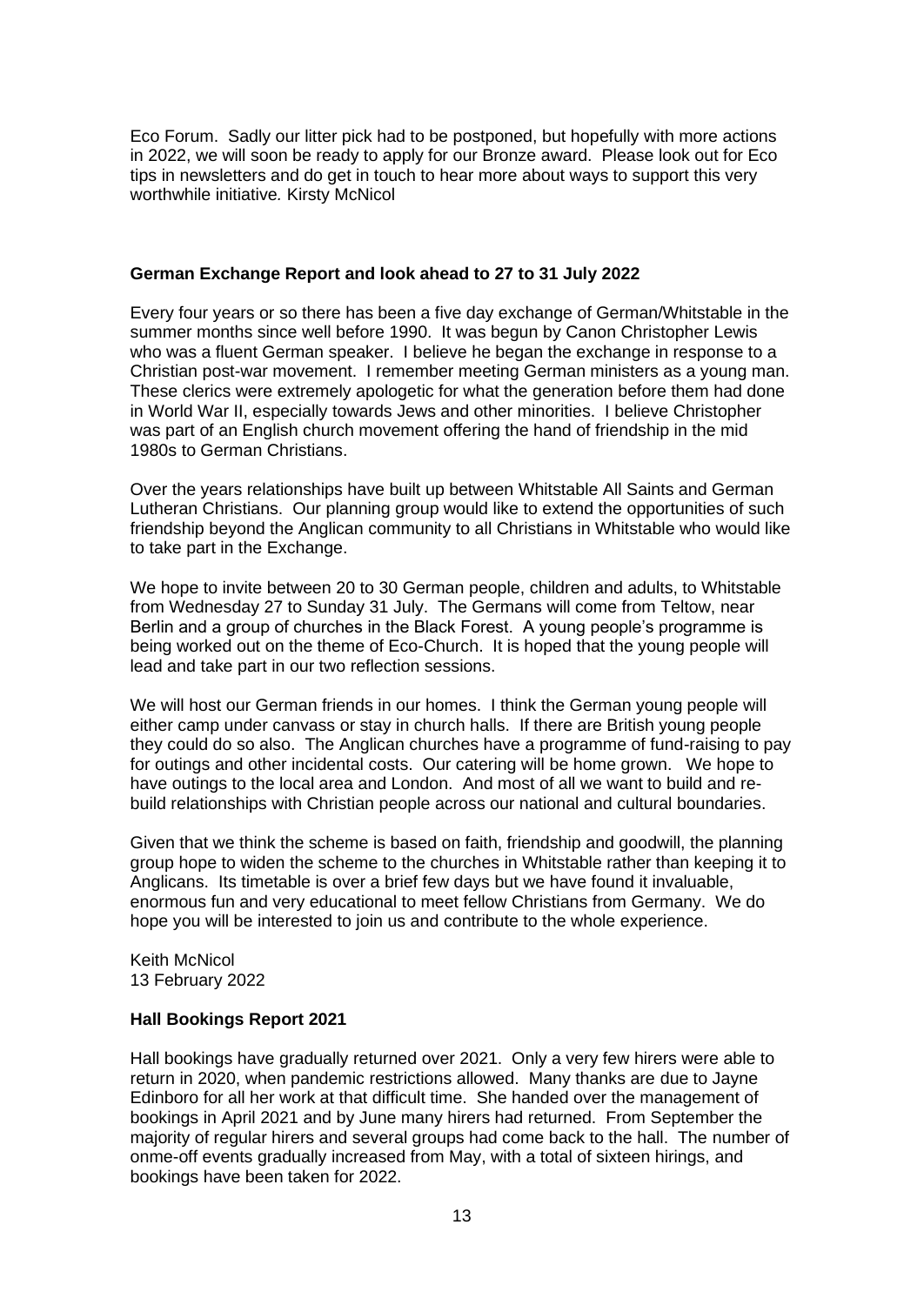Slots are being kept free for the return of four church groups, and we now have half an hour between bookings to aire the hall. Therefore the only remaining weekday availability for a weekly booking is on Friday mornings, and for a monthly booking on Monday mornings. Please advise if you know of someone who might like to book these.

The system of bookings has been modernised, thanks to Malcolm Waller's hard work. The diary is electronic, also the schedule and invoicing, and thus accessible for home working. A hall mobile now enables more flexible monitoring of emails, receiving of texts and urgent calls.

Thanks are owed to our Vicar, Simon, for all his support, particularly over the new car parking systems; also to Howard Barker for managing the heating using the new remote thermostat system; and to Malcolm, Jayne and Margaret Arnold for their patient training of a rookie Bookings Manager!

### *Kirsty McNicol*

### **Archive Report 2021**

The Archive is where we retain our Historical Records together with many other items and documents. This enables us to have a picture of church life, events and contacts with our local community in the past.

I have had one enquiry regarding the building of the South Isle (Were any graves moved) and an internal request from Malcolm for files relating to the French Drain installed back in 1993 along the North Wall.

The South wall is in need of something similar.

I found this in the archives, its part of a document written by Dr R Witney in 1983 "Some Memories and some Hopes". All Saints Church 1916 – 2016.

"I shall not be here in thirty-three years' time but I hope and expect that the Vicarage will have been demolished and that the Church Commissioners will have offered the grounds to the Local Authority for purchase as an open space. I expect the churchyard will have been de-consecrated and houses built on its Southern boundary, served by a road constructed along the site of the old railway line. I look forward to this hall being demolished and replaced by a two-storey building, the ground floor occupied by parish meeting rooms and a fully automated parish office serving all the churches in the town and by all I mean all, not just the Anglican ones while on the floor above there will be a spacious flat in which the vicar and her husband will be living with their family".

If you think you may have something that should be in the archive, please let me know and I shall be happy to discuss it with you.

*Howard Barker, Church Archivist* 07746 439020

## **All Saints Nursery Report**

A very difficult year for the nursery and for Early Years education settings in general. At the beginning of the year Early Years settings were required to stay open to support families despite the schools all being closed. Many parents chose to keep their children at home but we continued to operate in smaller groups to support keyworker parents. The local authority were very slow to provide appropriate guidance and there has been no financial support throughout these challenging times.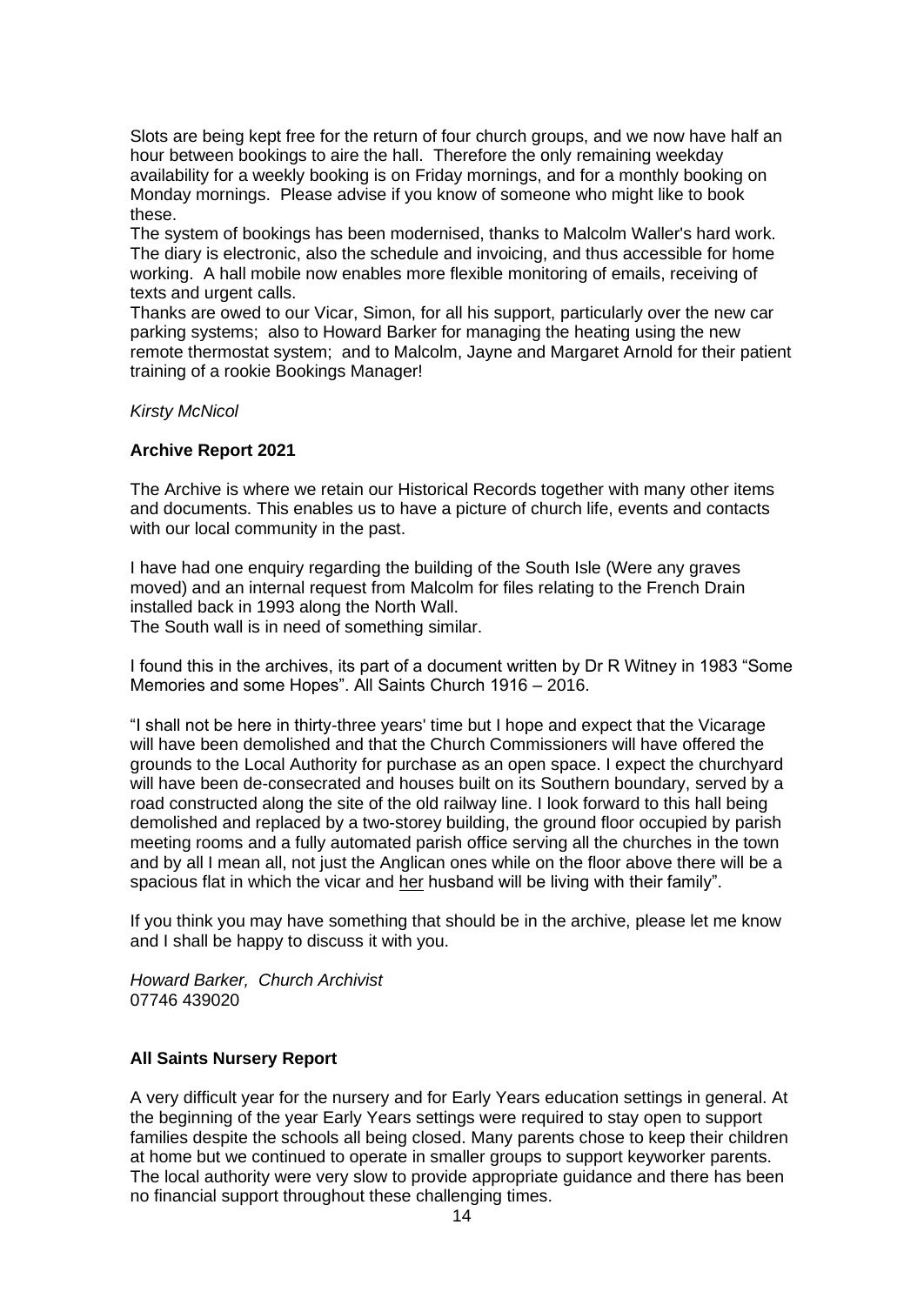Most children returned to the setting in March 21 and we saw a good uptake on places throughout the summer period. We were able to hold some outdoor events including a leavers graduation service and Light Up All Saints in the vicarage garden. These events are so important to build the feeling of community and to help with fund raising. Hopefully we can continue to work together with the church community to hold some joint events.

Towards the end of the year levels of illness and corresponding anxiety rose sharply and we have seen a huge increase in the number of positive cases in the last few months. This has included staff and we have struggled to maintain the necessary ratios of adults to children at times.

The main impact has been the difficulty in maintaining good relationships with families as they have been unable to come into the nursery. We have kept parents informed about their children's daily activities and progress through an online system which allows parents to view observations photos and videos. We have allocated extra staff hours wherever possible to support parents and liaise with them to build those relationships especially for new families.

We have supported many families struggling with the extra stress caused by the pandemic and have seen a sharp increase in safeguarding issues, financial difficulties and levels of stress and anxiety. The children have needed extra support for their well being as they struggle to cope with family difficulties and bereavements.

The nursery is part of a community scheme which recycles and provides free children's clothing to those in need. We have seen a consistent demand for this service particularly for babies clothing.

The staff have been incredibly loyal, trying to be consistently cheerful and provide a safe and stimulating environment for the children, while dealing with bereavements and difficulties in their own families. The guidance from the government changes constantly and has involved a huge amount of extra cleaning and changes in daily routines for the children.

The last two years have been difficult financially as we did not charge those parents who had booked a place but were choosing not to send their children during times of high anxiety. Hopefully moving forward the government will support Early Years and look realistically at the levels of funding in light of further increases in minimum wage, National Insurance and utility costs. Lynn Harris

#### **Brownies Report**

3rd Whitstable Brownies runs on a Thursday for girls 7 to 10 years of age. This past year we have welcomed 10 new girlsand have had a few leave as they have reached 10 or for other reasons. The girls are all very friendly, lively and at times noisy. They are from the schools in the area so it's lovely to see friendship blossom as they get to know those from a different school to theirs.

2021 has been strange. To begin with, we were meeting as a unit on Zoom, which for a lot of us (both adults and girls) was the highlight of our week and some normality. It was lovely to keep in touch with everyone and making sure they were all doing OK. Even though we were meeting on Zoom, we still had all the fun we have in the hall, plenty of crafts, games and a pet show (I don't really fancy cats, dogs, etc., and a gecko in the hall so this is a Zoom-only activity). We had a quiz on the history of Brownies, learnt what Brownies round the world do and are, learnt what Brownies used to carry in their pockets, made Easter bonnets and had a parade on screen.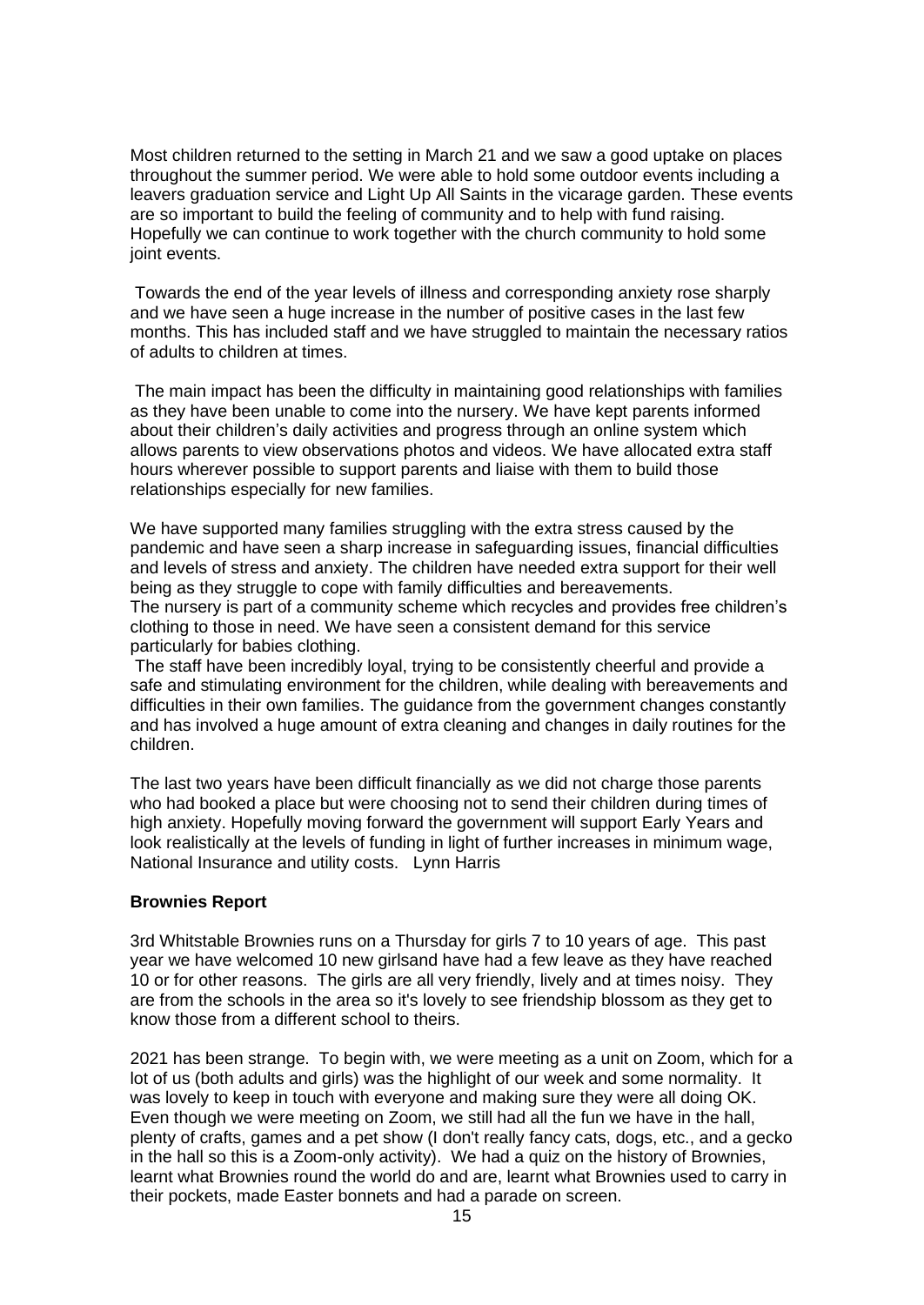We went back to meeting in the hall on 20th May 2021, the first time since October 2020, with some fear but with a lot of excitement. We had new girls who joined us then, so that first night back was very noisy and lively. Everyone had to learn Brownie rules again and there was no mute button for us leaders to use when we wanted them to listen. Since being back in the hall we have completed the 'Innovate Stage 2' badge which we started on Zoom by making boats out of sponges and paper, then seeing who could make it go across the hall floor the furthest. They have played rounders on the field and made elephants that squirt water, which we tested outside, learnt how to act around dogs, also presented lots of badges for thingslike baking, collections and inventing. We started another badge - 'Reflect Stage 2' - where we talked about flags and made individual ones, learnt about celebrations. We also did a bit on the cost of things, how to shop and how things like snakes, chocolate and Brownies made us feel. We made pumpkins out of glue and string on a balloon, which we think was a failure.

Unfortunately, due to Covid, we had our Christmas party back on Zoom for a number of reasons. We had great fun that night with the new parents not realising we can keep them focussed for over 1hr 30 minutes. We have since had our Christmas 'January' party in person. In September 2021 we were able to have a weekend away with the Brownies, much to everyone's joy. It enabled the girls to help with the cooking, washing up, making their beds and having time away from parents, home, etc.

We presented one Brownie with a Gold badge. She worked so hard for it, as since 2019 Brownies was disrupted. To get a Gold award, they have to complete all six segments of the badge book, which were done in the hall and on Zoom. She then held the attention of the Brownies by giving them a very informative talk about Guides, then she led an evening where had a camp fire (a BBQ), sang songs and taught them to melt marshmallows.

*Sharon*



**3 rd Whitstable (All Saints) Scout Group Registered Charity Number: 1065505**

1st February 2022

## **3rd WHITSTABLE (ALL SAINTS') SCOUT GROUP**

Founded in 1945, the Scout Group at All Saints is celebrated its 76<sup>th</sup> anniversary in 2021! Open to all young people (regardless of faith) between the ages of 6 and 18, we have both male and female members in all sections. Attendance at the Group is over 70 young people each week.

All sections worked on Challenge and Activity badges during the past year – initially via virtual meetings due to coronavirus restrictions. We recommenced face-to-face meetings in April which was welcomed by both Leaders and young people alike (as well as by the parents!). Members from all sections of the Group have taken part in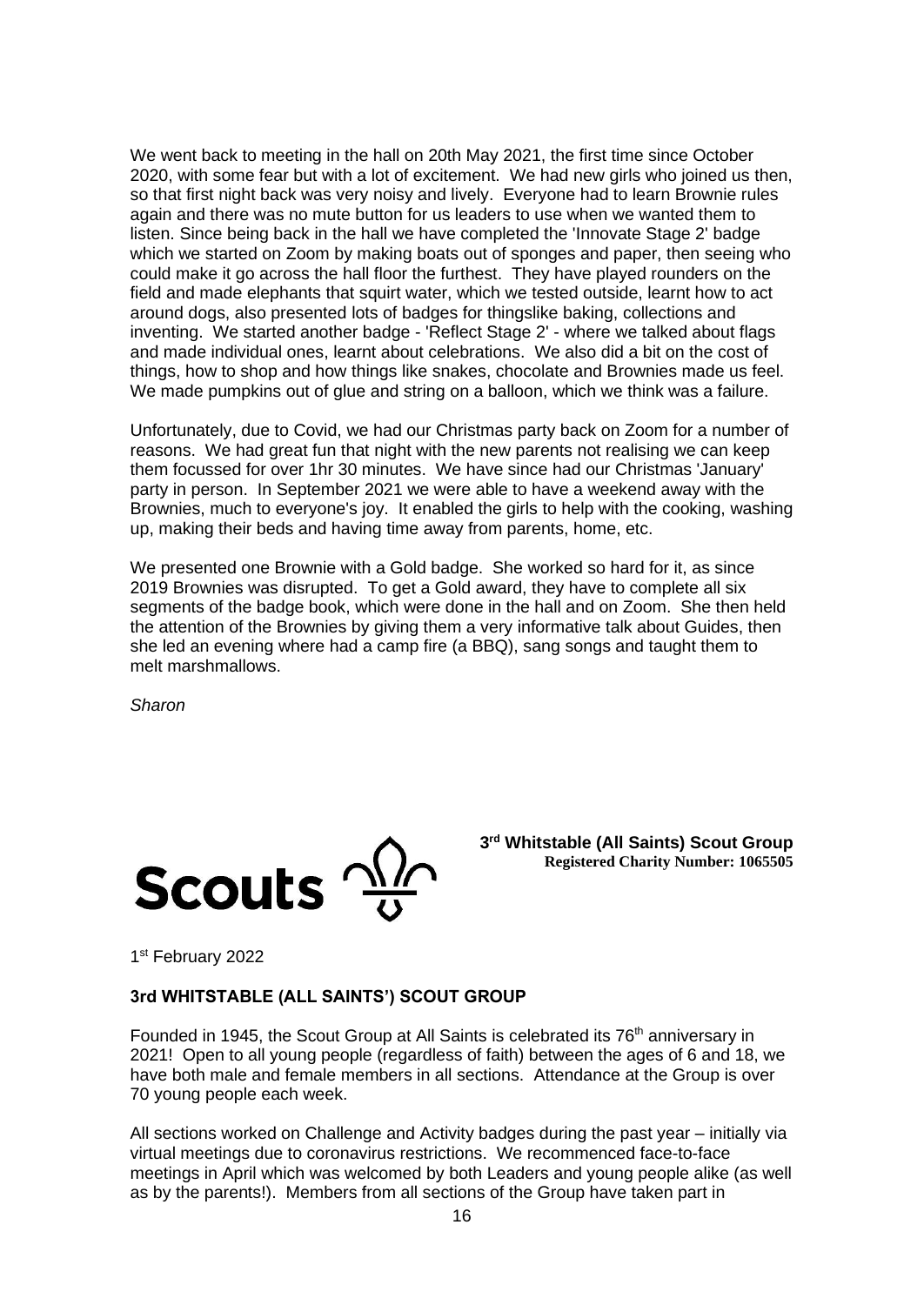numerous activities as well as all the normal Scout training work, aiming for the Chief Scouts Award for the relevant section. Explorer Scouts continue to work towards the Duke of Edinburgh awards. The Cubs, Scouts and Explorers all enjoyed camping experiences during 2021.

If you have a young member in your family who would like to join either now or in the future, please get in touch - we currently have a waiting list for all sections, so the earlier their name is on the list the better chance they have of getting a place.

| <b>Section</b>              | Age                                      | Day and Time       |
|-----------------------------|------------------------------------------|--------------------|
| <b>Beavers</b>              | 6-8 years                                | Monday 1700-1815   |
| Cubs                        | 8-10 $\frac{1}{2}$ years                 | Tuesday 1830-2000  |
| <b>Scouts</b>               | 10 <sup>1</sup> / <sub>2</sub> -14 years | Friday 1900-2030   |
| Explorer Scouts 14-18 years |                                          | Thursday 1915-2045 |

It is only the dedication of our Leaders that make the many activities the Group takes part in possible. More Leaders are still required to organise and direct these activities such that Scouting can continue here at All Saints. If you would like to help, please get in touch.

### *Group Scout Leader, Peter Maley, 01227 687253, gsl@3rdwhitstable.org.uk* **Stewardship Scheme Report 2021**

### **Planned Giving By Envelope, Bankers Order or Annual Cheque. Jan. ~ Dec. 2021**

Thank you for your continued financial support over what has been yet another very difficult year.

During the year our Stewardship members and income decreased - some moving away, are long term sick or have unfortunately died. Also, due to pandemic restrictions many were unable to continue their giving. Stewardship income during 2021 was £46,466.16 compared with £49,927.55 in 2020.

As we are now able to return to church worship in a more 'normal' way we are issuing new boxes of envelopes in June - please could you let me know if you do not want your new box. During the pandemic several people changed from envelope giving to monthly Bankers Order which has helped keep our income on a more consistent level. If this could be helpful for you, please let me know.

|                | Members per week |              | 2020 giving     |  |
|----------------|------------------|--------------|-----------------|--|
| $£0.01 - 1.00$ |                  | 4.28         | 15 gave 7.94    |  |
| £1.01 - 3.00   | 20               | 42.35        | 20 gave 41.67   |  |
| $£3.01 - 5.00$ | 12               | 55.28        | 20 gave 87.72   |  |
| £5.01 - 10.00  | 37               | 279.36       | 35 gave 259.28  |  |
| Over 10.00     | 28               | 512.31       | 29 gave 563.51  |  |
| Total:<br>102  |                  | 893.58       | 119 gave 960.12 |  |
|                |                  | x 52 Sundays | x 52 Sundays    |  |
|                | £46466.16        |              | 49926.24        |  |
|                |                  |              |                 |  |

## **Patterns of giving during 2021**

**Gift Aid and Tax reclaims**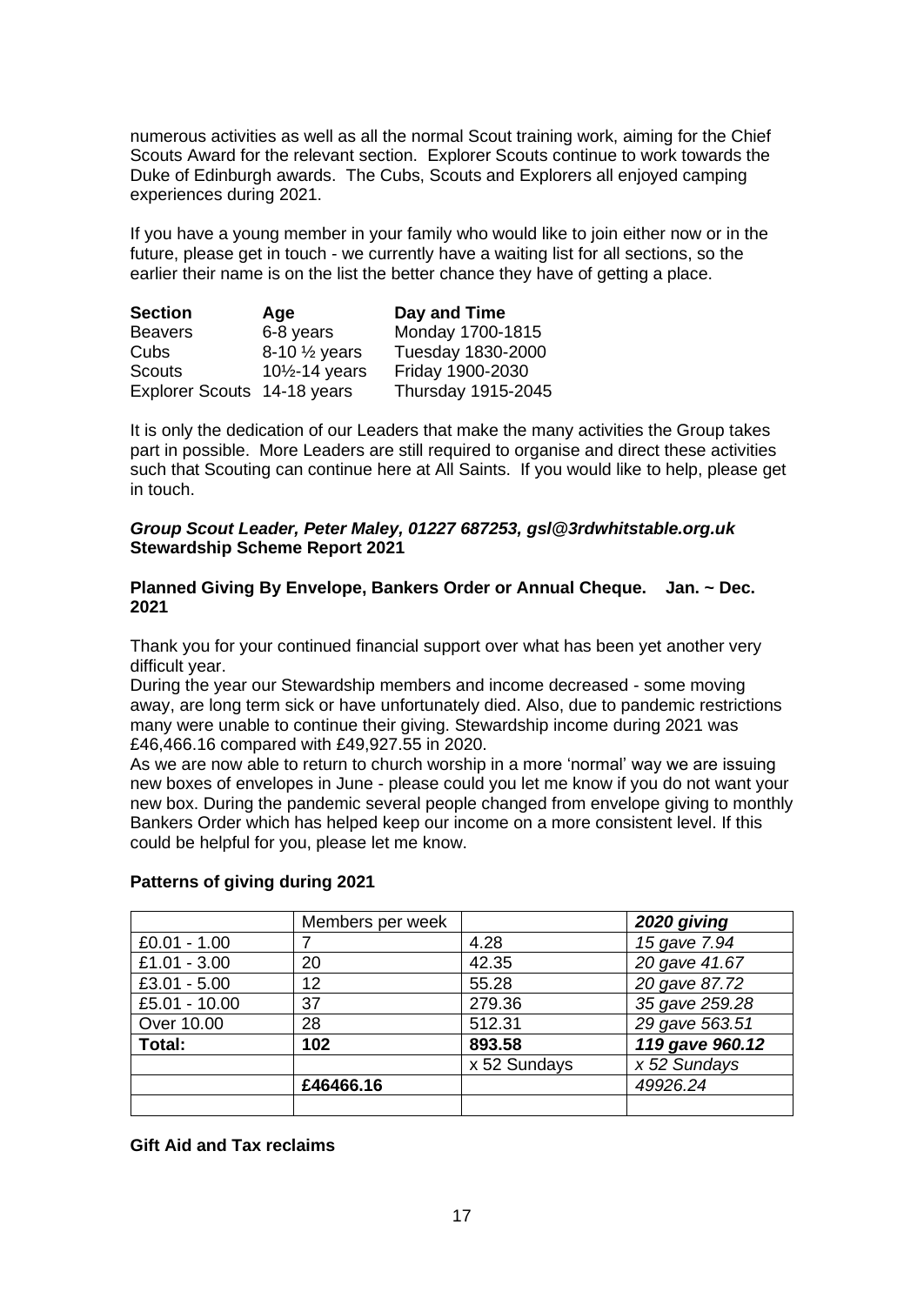Gift Aid enables us to reclaim tax already paid by donors which at present stands at  $25p/E$ . This is a vital source of income for our church so please could I encourage anyone who is a tax payer to complete a simple declaration form available at the back of the church. Likewise, if you are an existing member and your circumstances change – especially if you become a non tax payer - please let me know. In 2021 we received tax reclaim payments totalling £11,331.74, compared with £10,996.38 in 2020. This increase was due to donors enabling us to reclaim tax on any gifts made to the church during this present financial crisis. At the end of 2021 eighty-three of the 102 stewardship members were able to Gift Aid their giving.

## **GASDS --- Gift Aid Small Donations Scheme**

This scheme allows us to reclaim a limited amount of tax on small donations for which there is no Gift Aid declaration. This includes our weekly plate collections, certain offertory envelopes and certain donations. GASDS stands at 25p/£ and during 2021 we received 11 GASDS payments totalling £1,423.27.

Thank you once again to those that give so generously to the work of our church both financially and commitment to the many jobs that go on behind the scenes. Barbara Scott and her faithful rota of helpers are one such group working unseen for the Stewardship Department. Without their hard work and dedication life would be difficult and complicated. A big thank you to you all.

*Barbara Tinson -- Stewardship/ Gift Aid secretary. (263288)*  **Treasurer's Report on 2021**

Firstly, my usual thanks to the whole finance team and everybody involved in Church finance, for your help and support during the difficult year that was 2021. Also, a special thanks to everybody, your giving and donations throughout 2021 have helped to steer us through the pandemic.

If 2020 was a difficult year then 2021 has been a complicated and difficult year. Services starting to get back to normal, a few weddings and thankfully some fundraising events. Hall bookings restarted from April and thankyou Kirsty for very capably managing the new booking system.

**Unrestricted funds** – this is now solely the general fund.

This year I must report a deficit of £8K (2020 deficit £34K).

Total income, excluding diocesan fees but including a transfer from restricted funds, was £117K while total expenses were £125K. Parish share was £87K but we used some previously allocated funds to reduce this to £82K. Biggest general fund expenses this year were tree works in the graveyard and a new boiler for the Shirley Hall.

Planned giving, cash collections and gift aid were about £2 less than 2020 but donations were up by £1K. Hall income was similar to 2020 but still down £16K on 2019 levels. We did however receive a £5K business support grant for the hall. Fund-Raising Events generated almost £6K. Furlough payments were made for the first 3 months of 2021.

**Restricted funds** – these include the Shirley Hall and the trust funds migrated to the church in 2009. For 2021 I can report a deficit of £44K (2020 surplus was £276K – due to legacies received).

Including legacies, restricted fund income was £17K. Planned expenses amounted to £61K.

An additional £8.5K insurance pay out was received and paid for the final roof repairs. An additional £30K has been paid for repairs to the Church walls and a further £6K donation was made to St. Andrews. £5.6K has been loaned to the general fund to enable completion of 2021 parish share and to maintain a working level of general fund.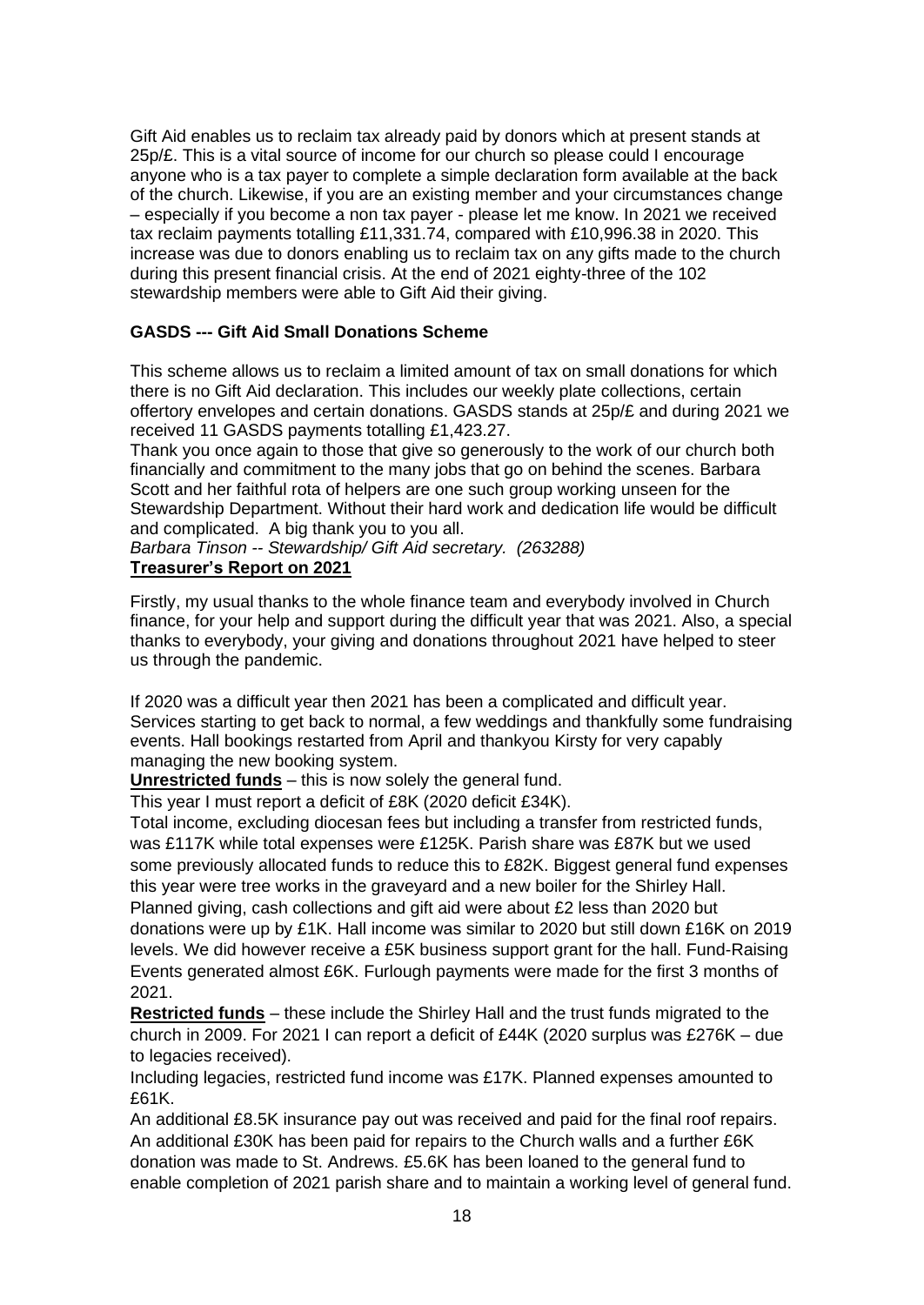**Total Funds** - at 31 December 2021, these amounted to £674K. Excluding fixed assets, (Shirley Hall - £37K) unrestricted funds stood at £19K and the various restricted funds totalled £618K. Year-end liabilities are £3K.

**The Trust Funds** – the only trust fund remaining at 31 December 2021 is the Sunman Music & Media Endowment trust which has been loaned to All Saints Church since December 2010. This is now held to maintain the Church music and audio systems.

### **All Saints Whitstable – Reserves Policy –**

It is the policy of this Church to keep two months running costs (25K), a further onemonth payroll costs (2K) and two months hall income (3K) in reserve to cover unforeseen emergencies. It is also deemed necessary, because the Church is a listed building requiring regular repairs, to hold a building fund reserve (10K) to cover urgent essential work. The remaining reserves will be used to fund maintenance and development projects for Church and hall. This policy will be reviewed prior to the

ADCM held in March 2022. Malcolm Waller

All Saints Whitstable, District Church Council

Financial Statement for the year ending 31st December 2021

|    |                                          |                          |              | 2021      | 2021       |         |         |
|----|------------------------------------------|--------------------------|--------------|-----------|------------|---------|---------|
|    |                                          |                          |              | General   | Restricted | 2021    | 2020    |
|    | 2021 Income                              |                          |              | Fund      | Funds      | Total   | Total   |
| 1  | <b>Tax Efficient Planned Giving</b>      |                          |              | 40,381    |            | 40,381  | 42,535  |
| 2  | Other Planned Giving                     |                          |              | 6,136     |            | 6,136   | 7,393   |
| 3  | <b>Collections at Services</b>           |                          |              | 5,200     |            | 5,200   | 2,633   |
| 4  | Donations                                |                          |              | 9,844     | 283        | 10,127  | 8,439   |
| 6  | Gift Aid/GASD recovered                  |                          |              | 9,923     |            | 9,923   | 11,699  |
| 7  | Legacies                                 |                          |              | 1,000     | 5,000      | 6,000   | 289,896 |
| 8  | Grants                                   |                          |              | 6,218     |            | 6,218   | 1,430   |
| 9  | <b>Fundraising Activities</b>            |                          |              | 6,166     | 0          | 6,166   | 822     |
| 10 | Dividend, Interest, Income from S Hall   |                          | 4,805        | 3,323     | 8,128      | 6,436   |         |
| 11 | Fees from Weddings/Funerals              |                          |              | 11,465    | 552        | 12,017  | 9,045   |
| 12 | Hall income                              |                          |              | 10,144    |            | 10,144  | 9,578   |
|    | 13 Other Income                          |                          |              | 5,600     | 8,535      | 14,135  | 19,430  |
|    |                                          |                          | Total Income | 116,882   | 17,693     | 134,575 | 409,336 |
|    | 2021 Expenditure                         |                          |              |           |            |         |         |
| 17 | Costs of fundraising Activities          |                          | 1,173        |           | 1,173      | 620     |         |
| 18 | Mission Giving and Donations             |                          | 932          | 6,240     | 7,172      | 6,978   |         |
| 19 | Diocesan Parish Share Contribution       |                          |              | 82,083    |            | 82,083  | 87,000  |
| 20 | Salaries, Wages & Honoraria              |                          |              | 7,516     | 8,296      | 15,812  | 20,889  |
| 21 | Clergy & Staff Expenses                  |                          |              | 1,613     | 782        | 2,395   | 2,395   |
| 22 | Mission& Evangalism Costs                |                          | 295          |           | 295        | 316     |         |
| 23 | <b>Church Running Costs</b>              |                          |              | 13,594    | 8,079      | 21,673  | 17,890  |
| 24 | Church Utility Bills                     |                          |              | 3,784     |            | 3,784   | 4,273   |
| 25 | Cost of Trading                          |                          |              | 13,351    |            | 13,351  | 13,780  |
| 27 | Repairs to Church Building               |                          |              | 617       | 30,990     | 31,607  | 9,324   |
| 28 | Repairs to Hall/Shirley Hall             |                          |              |           | 0          | 4,798   |         |
| 29 | New Building work to Church, Halls, etc. |                          |              |           | 1,396      | 1,396   | 0       |
|    | 99 Other Payments                        |                          |              |           | 5,600      | 5,600   | 0       |
|    |                                          | <b>Total Expenditure</b> |              | 124,958   | 61,383     | 186,341 | 168,263 |
|    |                                          |                          |              |           |            |         |         |
|    | Balance (Income - Expenditure)           |                          | $-8,076$     | $-43,690$ | $-51,766$  | 241,073 |         |

Income and Expenditure Account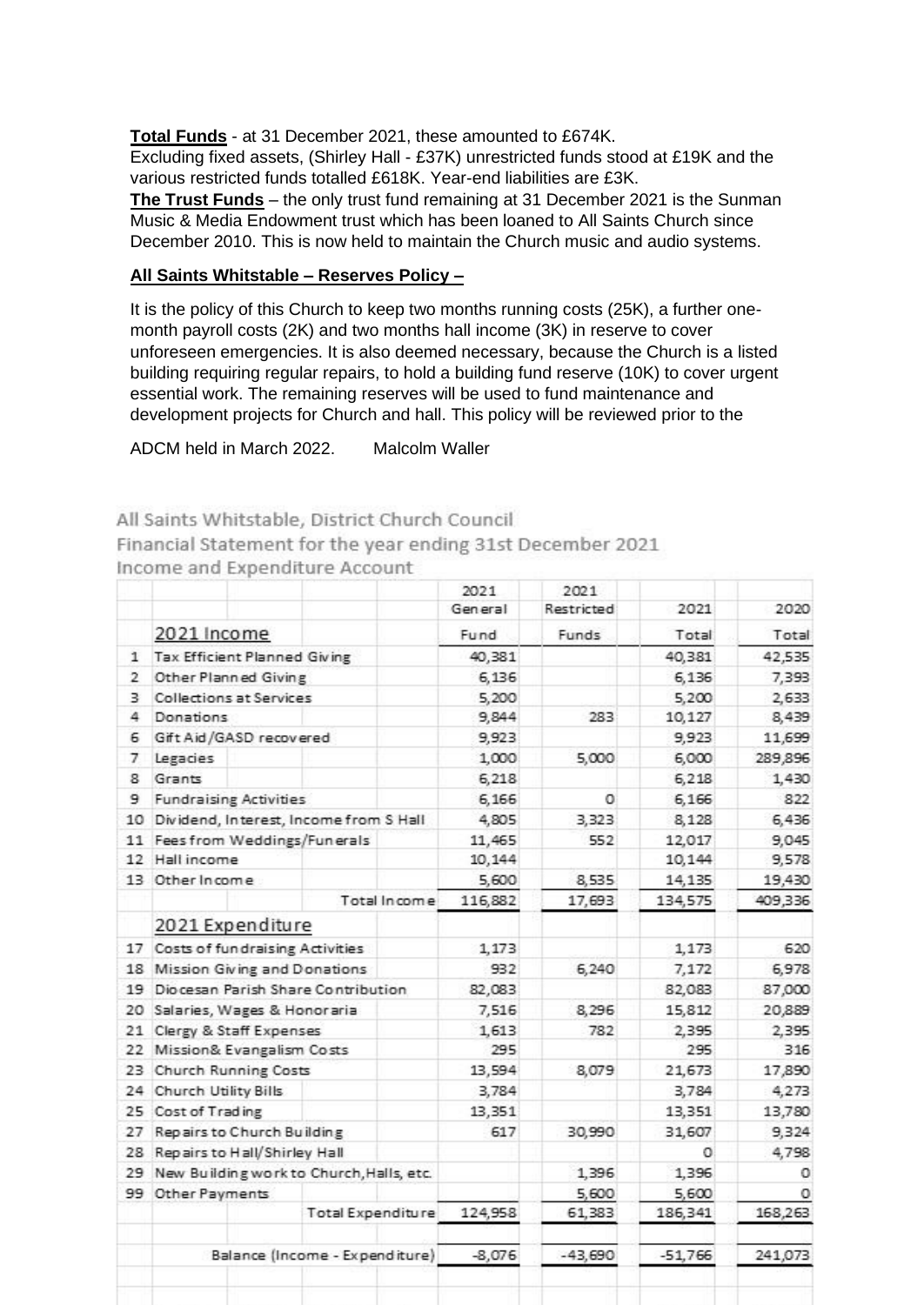*The AGENDA for the ADCM will be handed out as people arrive on Sunday 20th March 2022 The meeting, including the Vestry meeting for the Election of Churchwardens, will start at 11.15am. A shorter Holy Communion service will precede the meeting starting at 10.30am.* 

## **Minutes of the 2021 All Saints Vestry and Annual District Meeting which met at All Saints church on Wednesday 19th May 2021**

Present: 42 parishioners in person and 6 on Zoom

# **1. Vestry Meeting**

ST said he was grateful to John Johnson for having served the last year as churchwarden. It had not been an easy year and he had worked hard on the fabric and in other ways.

A round of applause followed.

## **a) Elections of churchwarden**

Margaret Arnold – Carol Sims proposed and seconded by John Johnson

Jayne Edinboro – John Johnson proposed and seconded by Margaret Arnold

Both were duly elected.

## **2. ADCM meeting apologies and minutes**

- a) There were no apologies received
- b) The minutes of the 2020 ADCM were accepted as a correct record and there were no matters arising

## **3. Parking situation**

ST outlined the problems. This had become a real challenge. Recently for example there had been nowhere for our 2.30pm congregation to park as both car parks were full of cars as was Church Street. Something clearly has to be done.

ST thanked Margaret for all her hard work trying to get permissions to install a gate to the car park, and sympathised with her fully when the design for the gate was rejected by the Diocese very late in the planning permission process.

ST continued as follows. Since then the DCC had been exploring a ANPR (Automatic Number Plate Recognition) system. This will allow church members and those leading our groups and nursery school staff on campus as well as scout and bellringers to be placed on a white list. An ipad will be installed in the church and church hall to allow those staying longer than an hour, who are though not on the white list, to be added to the database of authorised users for a specific period of time.

There would be no ipads in the Scout hut or Nursery school but leaders would be able to access the online portal to add those who needed longer than an hour and this could be done before the end of the day if someone arrived by surprise and outstayed their 1 hour permit.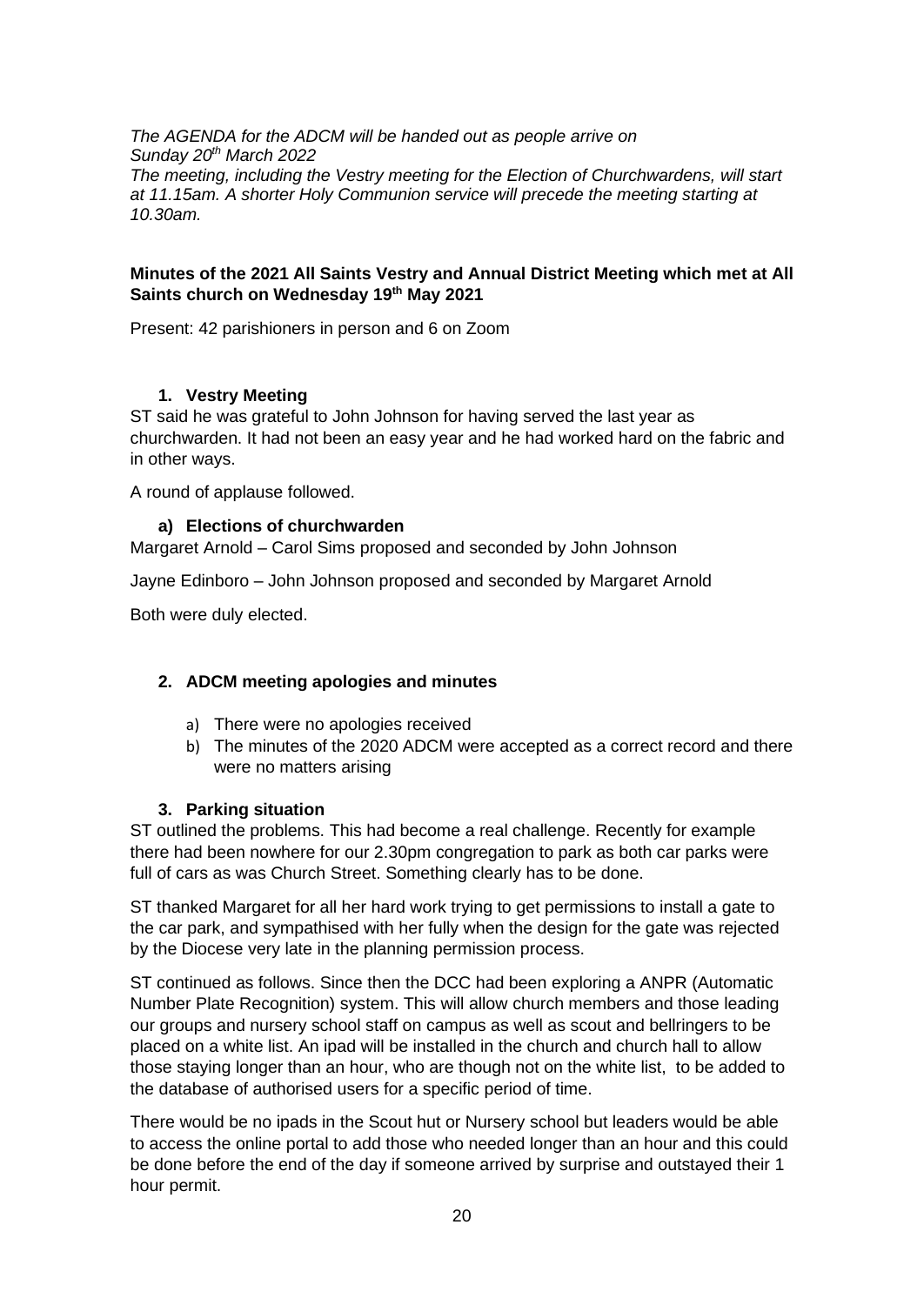All other users would only have an hour to park and would not be able to return within an hour or they would receive a £60 parking charge, increased to £100 if not paid within a certain time limit.

We will need to put up signs in the churchyard advising visitors that if they use our car parks their visits must be restricted to one hour only

As the hall opened up for users, we would probably not be able to function without this system, so ST put this to the vote and by a clear show of hands it was agreed.

## **4. All Saints and St John's Swalecliffe sharing arrangement**

ST reminded everyone that he had been shared with St Peter's since 2007 but that since November 2020 he had moved from St Peter's to St John's Swalecliffe with Chestfield, known as St John's Swalecliffe. This is on an interim basis which will be decided either in July, or preferably October this year.

This arrangement was because there is no funding in the Team to afford a house for duty priest to replace Rev David Vannerley at Swalecliffe, who had retired last November.

ST said he was willing to make this move from St Peter's to St John's providing it did not negatively impact on his work at All Saints. He felt he could manage them both. However, the main difference between St Peter's and St John's is that Canon Chris Morgan-Jones was based at St Peter's whereas there is no focal minister at St John's so he was required to help at St John's on Sundays also.

ST explained that having services at the same time on Sunday mornings would mean he would only be able to be at St John's one Sunday a month as he could not possibly reduce his Sunday ministry at All Saints down to less than three Sundays a month. By being at Swalecliffe one Sunday a month it would be difficult for him to assist fully with the mission and outreach at Swalecliffe and they would in effect have a permanent arrangement of different retired priests and ministers visiting each week, which would not be good for them in terms of mission.

Therefore to enable ST to be involved in both churches, since the easing of lockdown at the end of March 2021, All Saints had moved its services to 9.30am and St John's had moved its services to 11.15am so that he could help with both churches regularly.

However, ST continued, complaints had now reached him that for various reasons this arrangement was causing problems and so a new arrangement was now being looked at namely at 9.30am service at St John's and a 10.30am service at All Saints. ST would not be there for the beginning of the 10.30am service but would arrive during the service. The first part of the 10.30am service would be led either by a retired member of the clergy when they were on duty or a member of the laity such as a Reader or other member of the congregation.

ST said this would help mobilise the laity more and also enable him to stay on after the end of the service at All Saints rather than rush away, which helped his pastoral connection with All Saints.

Parts of the 10.30am service would need to be moved around with the Confession and Absolution taking place just before the Peace and the sermon coming after the Creed.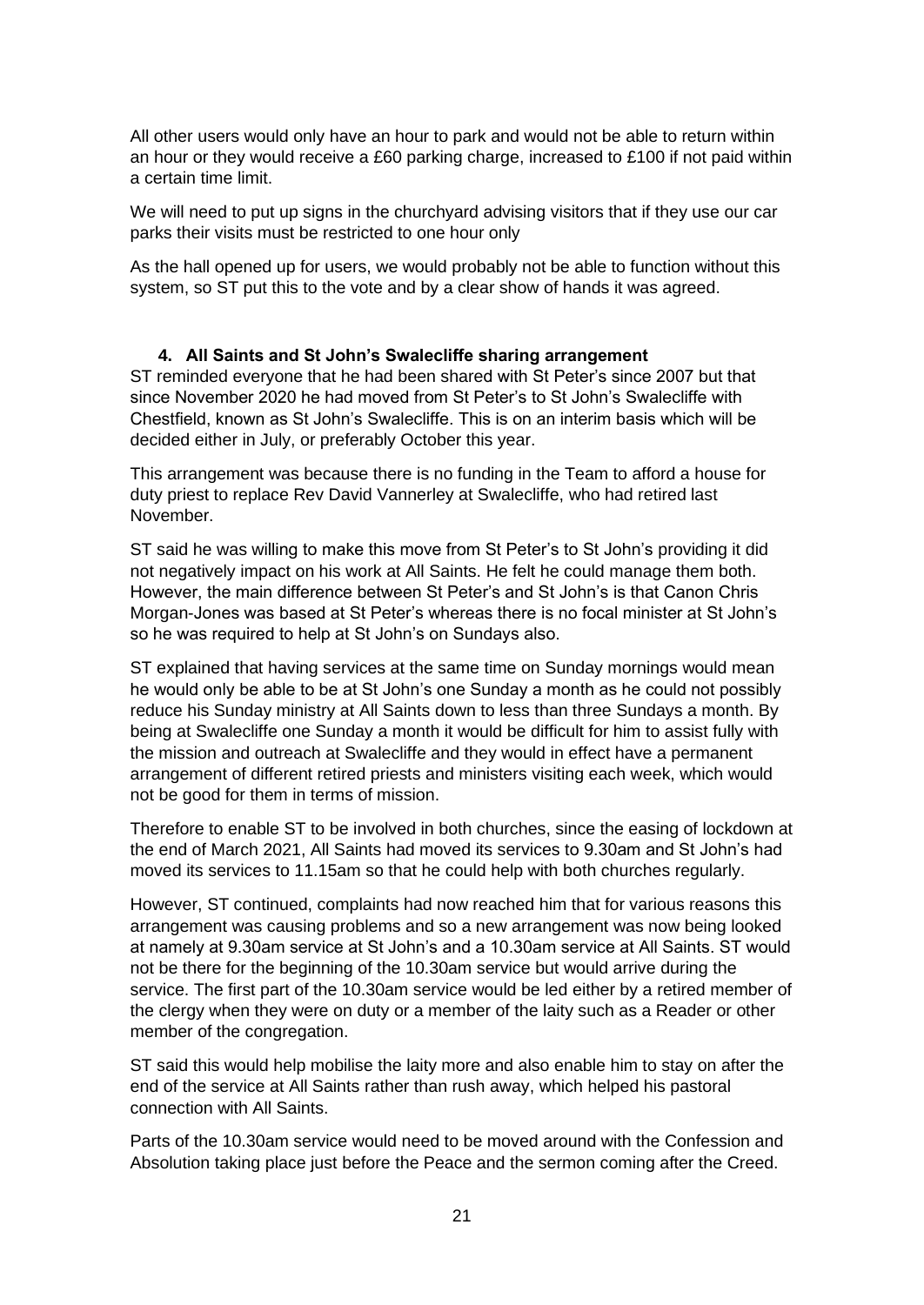The Sunday Club would need to be linked into the service at some point and a discussion still needed to be had to work this out fully.

ST said he planned to stay completely at All Saints one Sunday a month and completely at St John's one Sunday a month so the moving around would only happen two or three Sundays a month.

A time for questions ensued.

Terry Stefani said he had been one of those who were unhappy with the 9.30am start as it meant many people assisting with the service had to arrive at 9am, and added that the move to 10.30am was extremely welcome.

Jayne Edinboro said that she felt that St John's might be less enamoured with this arrangement as the poorer of the two it would not have Simon available after the service to chat with as he would need to get away to All Saints. She spoke of a similar rich/poor church coupling working badly in a previous parish she had been part of. Also, how would this impact on All Saints paying of Simon's stipend?

ST said that he considered All Saints to be his "major employer" with it giving a much larger parish share and that the idea of him rushing off and not ministering to All Saints three Sunday a month as had previously been the case was also not sustainable. He would ensure though that one Sunday a month he would stay entirely at St John's in order to be able to minster to the congregation after the service and he might be able to stay behind some of the time for other weeks. The issue of parish share would be looked at via the parish share review taking place in due course later this year.

Des Collins asked if ST thought the PCC would put this through without the DCC's consent in either July or October. ST said he thought it extremely unlikely Rachel would want this to be put through the PCC if All Saints DCC were against it. There will be a process of consultation leading up to the PCC decision and Rachel was already planning to contact the churchwardens to start that dialogue.

Pauline Newman asked how the Adventurers children and leaders felt about this change? ST said this process had been happening very fast and that he had not been able to consult fully yet with them. In the mean time a message came from Elena Markova via Zoom that her moving the start of Adventurers from 9.30am to 10am would be fine and we would work together how the Adventurers would come and visit the 10.30am congregation. As Sunday club is much longer than it used to be, it might be possible to do this at about 11.25am during the Holy Communion distribution or earlier if this were not possible.

Malcolm Waller said we have tried 9.30am at All Saints for several weeks, it is now time for St John's to also have a go at this time.

**It was proposed that at some point in June the 9.30am service be moved to 10.30am as part of this wider interim process. This was proposed by Iain Millett and seconded by Carol Sims and was clearly carried.** 

## **Proposed by Iain Millett and seconded by Carol Sims. Clearly carried**

ST said as a result even if the interim arrangements did not go through in July or October the All Saints main service would definitely continue at 10.30am and not go back to the 9.30am time.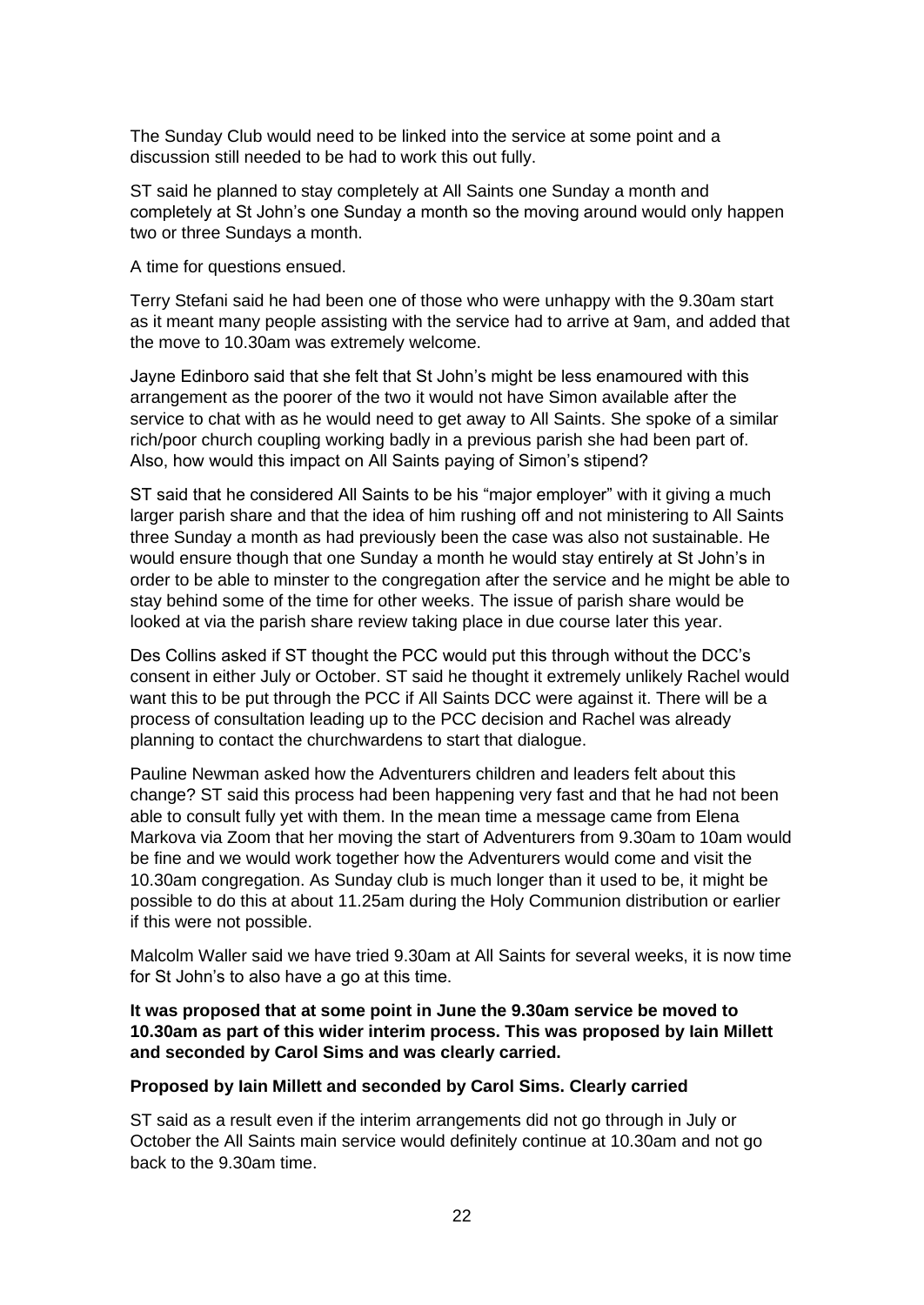# **5. Elections**

a) Three vacancies on the DCC (three year term) Janet Livermore – proposed David Sims seconded Phillip Williams - all in favour.

*Two DCC vacancies were not filled immediately at the ADCM. However, it was agreed that Carol Sims could be co-opted onto the DCC for a year and at the end of the ADCM Margaret Finch also expressed an interest in being co-opted onto the DCC just for a year which was agreed by the DCC at their meeting after the ADCM.*

ST thanked Pam Atherton and Terry Stefani for all their hard work as members of the DCC.

b) Two vacancies on the PCC (one year term) Steve Reith, proposed by Jan Mills and seconded by Denise Blaskett

Des Collins, proposed by John Johnson and Iain millett

All in favour to these proposals.

c) A vacancy now exists on Deanery Synod as John Johnson has signalled desire to step down from this role. This vacancy remained unfilled.

# **6. Presentation of Annual Accounts, Treasurer's Report, Audited Accounts, Trust Fund Accounts and other financial affairs**

These reports – present in written form in the ADCM report for 2020 - were gratefully received.

Malcolm Waller thanked everyone for their generosity at this difficult time. We had learned to be flexible. There were no questions. Malcolm was thanked for his hard work.

John Johnson proposed and Carol Sims seconded that we receive the accounts that had been presented. This was unanimously carried.

- 7. **DCC report** ST thanked everyone for their flexibility during a trying time. He felt the reports outlined in the written report were an accurate reflection of the life of the church over the last year.
- 8. **PCC report** ST said he had already updated the meeting on the main issues relating to the life of the PCC relating to All Saints but that Ecochurch was also a new venture that the PCC was bringing forward plus a Parish Teaching Day on the Trinity that had just taken place on  $15<sup>th</sup>$  May and various other things. The coming together of Christians from across the Team via the Team Facebook worship was a positive development.
- 9. **Deanery report** ST updated the meeting on the recent Deanery Review which he said he would put on the All Saints' website so that everyone was aware of the current thinking and direction of travel.